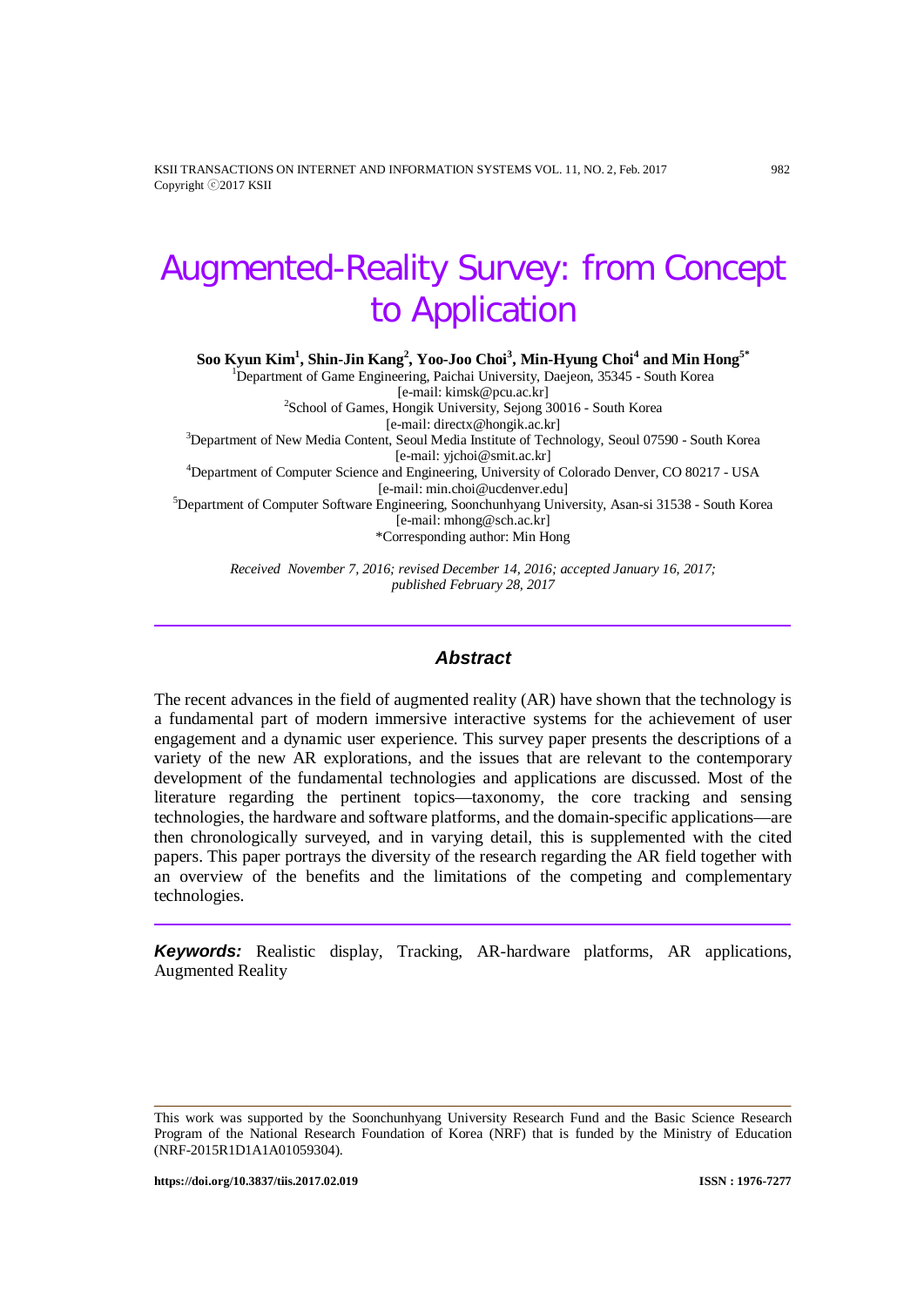## **1. Introduction**

**A**ugmented reality (AR) enhances real-world environments with additional virtual information. The presence of AR is spread across our lives in areas such as gaming, study, work, and travel. Especially, the worldwide popularity of "Pokémon Go" has increased the AR presence in the lives of its users, as the AR game provides a new type of gaming experience for smartphone users throughout the world.

The aim of this paper is the summarization of the state-of-the-art AR technologies and the corresponding applications. The AR categorization that is presented in this paper is based on the types of virtual information, the tracking types, and the display devices. Also, to understand the way that the AR-research trends have changed over time, a review of the categories of the core AR technologies, which is based on the major survey papers and the papers that were presented at the ISMAR (International Symposium on Mixed and Augmented Reality)conference, was conducted.

The next focus of the paper is the tracking technology that is a mature AR-research area, and the kinds of technical detail that are required are explained. The recent AR-hardware (HW) platforms are then introduced including webcam-equipped computers, smartphones, smartglasses, head-mounted displays (HMDs), and haptic devices; accordingly, a variety of the corresponding software (SW) platforms are also described including those for computers, smartphones, and Web-based systems. It is the combination of the SW and HW platforms that enables the AR in many applications. Although the prototype of the AR system was introduced in 1968 by Sutherland [1], recent HW devices such as the small high-resolution camera, Google Glasses [2], Gear VR [3], and the smartphone help in the implementation of the various AR applications. Real-world and virtual objects are therefore seamlessly blended in the AR applications, and the applications have been widely used for the real-world interactions in the everyday lives of humans such as those for work, study, training, relaxation, and travel, among many others. In this paper, the AR applications are roughly classified into the following four categories: "Training & Education," "Entertainment & Commerce," "Navigation & Tourism," and "Medical Health Care & Construction."

Section 1 is a description of the introduction of AR and the corresponding motivations. Section 2 is a discussion of the core AR technologies and the issues that have been presented in the previous survey papers. Section 3 presents a key issue of the AR systems that is regarding the efficiency of the integration of the SW and HW platforms with the real world. Section 4 shows the AR applications that have been widely used in a variety of fields for the real-world interactions. Lastly, the conclusion is provided in Section 5.

#### **2. The Taxonomy of Augmented Reality**

### **2.1. Core technologies and Issues of AR**

The major survey papers [4-10] regarding AR that have been published since 1997 have presented the classifications of the core AR technologies and challenges. Table 1 shows a comparison of the core AR technologies that are presented in seven of the major survey papers. In 1997, Azuma pointed out that the registration and the sensing errors were two major problems regarding the development of AR systems [6]. Registration means that the objects in the real and virtual environments are properly aligned with respect to each other. Azuma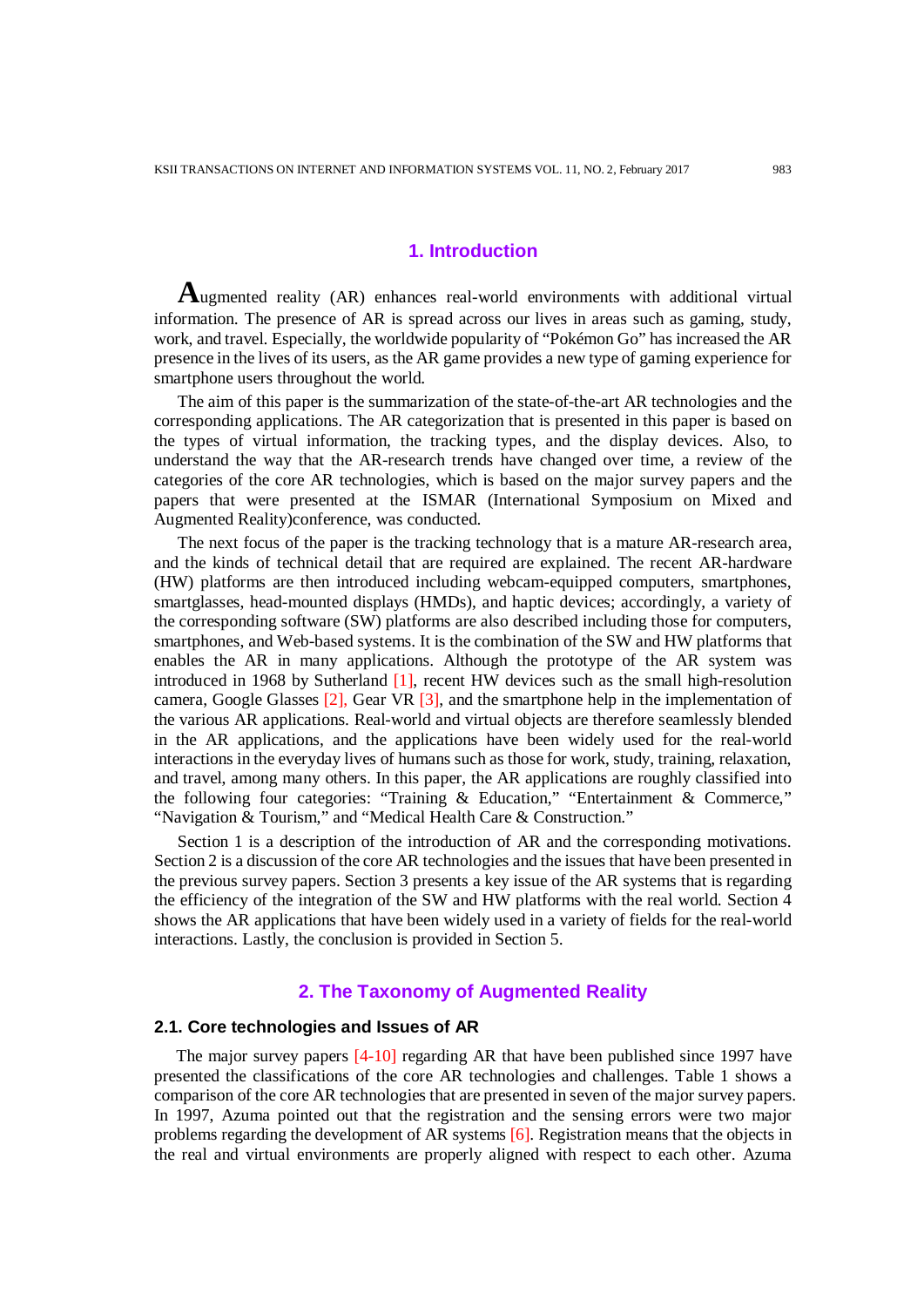divided the registration errors into the following two types: static and dynamic. Static errors are the ones that are caused by tracking-system errors, optical distortion, or incorrect viewing parameters, even when the user's viewpoint and the target objects are completely fixed. Alternatively, the dynamic errors occur due to systemic delays. Azuma presumed that the tracking-system delay results from the difference between the moment that the tracking system estimates the position and orientation of the viewpoint and the moment that the image corresponding to that position and orientation is displayed. The communication delays, tracking delays, and scene-generation time all contribute to the end-to-end systemic delay. The end-to-end systemic delay causes the dynamic registration errors only when motion occurs. In [6], Azuma mentioned that the registration problem was far from solved even though a few systems had achieved sound results [11-16]. An accurate registration of virtual objects in the real world requires an accurate tracking of the viewpoint and a sensing of the locations of the target objects.

In 2008, Zhou et al. reviewed the previously published conference papers from the ISMAR '02 to the ISMAR '07, as well as those of its forerunner events, the IWAR (International Workshop on Augmented Reality) '98, IWAR '99, ISMR (International Symposium on Mixed Reality) '99, ISMR '01, ISAR (International Symposium on Augmented Reality) '00, and ISAR '01 [5]. Based on the results of the review of the previous proceedings, the published papers were divided into two groups. The first group contains the five main research areas, and the second group consists of the emergent research interests; that is, the five main research areas of the first group are "tracking," "interaction," "calibration and registration," "AR applications," and "display," while the topics of the second group are "evaluation/testing," "mobile/wearable AR," "AR authoring," "visualization," "multimodal AR," and "rendering," as shown in the second column of **Table 1.**

In 2010, Krevelen et al. introduced various types of user interface and interaction through their survey paper including biosensing, gaze tracking, and the haptic interface. Moreover, they explained three further requirements for the mobile AR system that had been proposed by Höllerer and Feiner [17], as follows: computational framework, wireless networking, and the technology for data storage and access. An easy development of the AR system can be achieved with a computational framework like the ARToolkit. Also, Krevelen et al. emphasized that the specialization of content and the creation of dynamic content through the use of AR-authoring tools are very important for the commercial success of AR systems. Other survey papers that have been presented since 2011 have introduced new tracking and natural-interaction approaches for which a variety of sensors are used. The interest in mobile portability, natural interfaces, dynamic scene generation, and information management in terms of the content has rapidly increased due to the widespread use of mobile devices.

In the authors' research process, the conference sessions from the ISMAR '13 through to the ISMAR '16, as shown in **Table 2**, were reviewed to investigate the way that the AR-research areas have been changed in comparison with the pre-2008 research areas. A comparison of **Table 1** with **Table 2** revealed that the main areas including "tracking," "interaction," "calibration," and "display" have been steadily researched; furthermore, visual SLAM (simultaneous localization and mapping) tracking, realistic rendering with a 3D effect, real-time mobile AR, outdoor AR, and collaboration in AR have become increasingly important topics for the advanced AR-research field.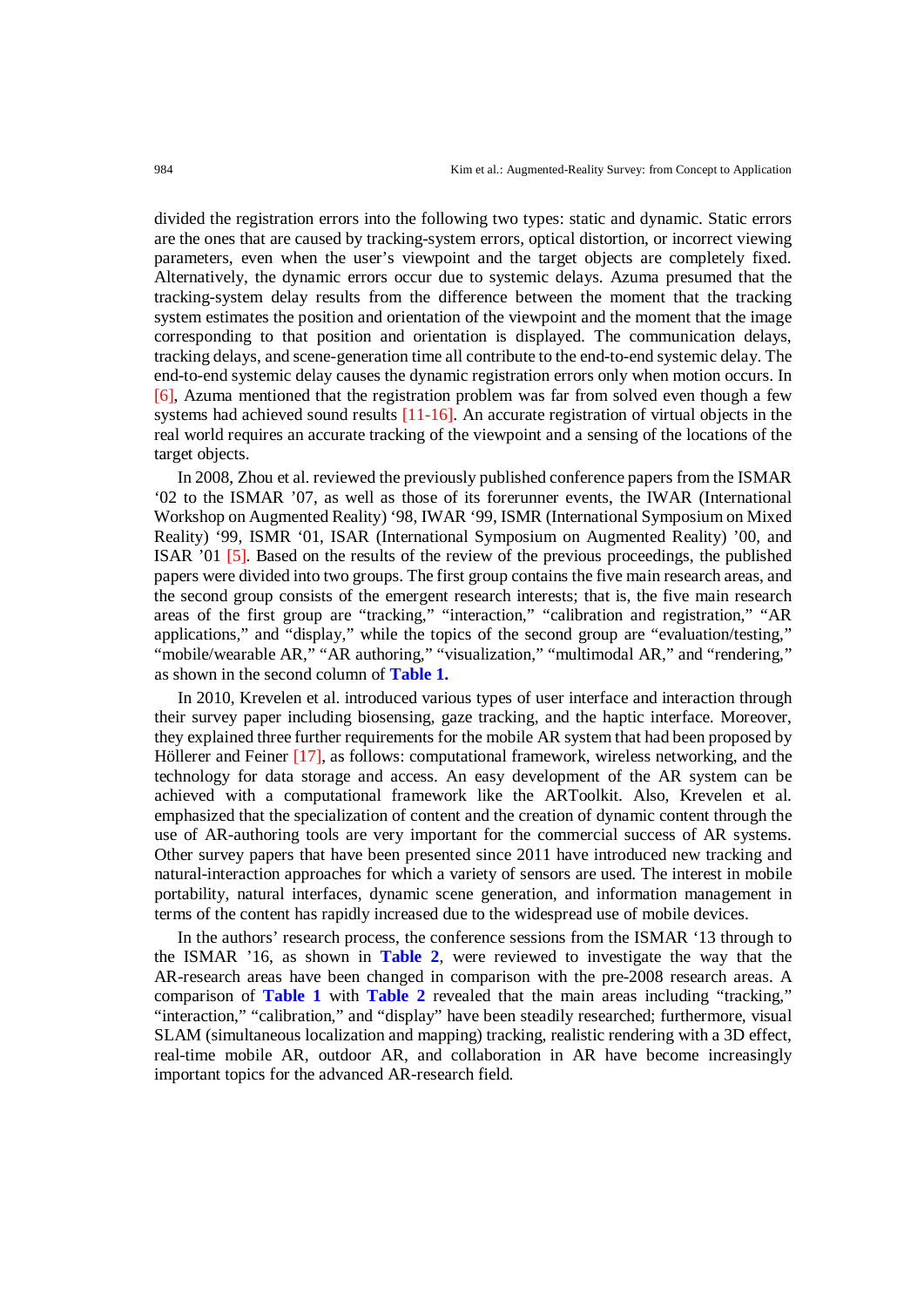#### **2.2 AR categorization based on the type of virtual information**

Changes to the scope of mobile AR have created new types of the information-application service. As shown in **Table 3**, the information service regarding AR forms a new application category; also, the differences between the "Visualization" and "Informative" approaches are shown in this table. For the recent smartphone-based mobile AR systems, a variety of the sensing information regarding the location information and the angle are utilized; this sensing information combines a variety of Internet services, and it has evolved the enhancement of the information service.

The classification of AR into categories is achieved through the application of the provided information that has been divided into the "Visualization" and "Informative" approaches. Aleksy [18] presented an overview of the different visualization categories such as object information, navigation, user interface, and user attention in terms of the AR applications.

| 1997                | 2008                                   | 2010                              | 2011                        |
|---------------------|----------------------------------------|-----------------------------------|-----------------------------|
| Azuma [6]           | Zhou et al. [5]                        | Krevelen et al. [7]               | Carmigniani et al. [8]      |
| Registration        | Tracking                               | Tracking                          | Tracking                    |
| . static            | .sensor-based                          | . modeling environment            | . object tracking           |
| error               | vision-based                           | . user movement tracking          | - feature-based             |
| . dynamic           | hybrid.                                | User interface and interaction    | - model-based               |
| error               | Interaction                            | . tangible UI / 3D pointing       | . camera pose estimation    |
|                     | .tangible AR                           | . haptic UI /gesture recognition  | Reconstructing/recognizing  |
| Sensing             | .collaborative                         | . visual UI / gesture recognition |                             |
| . greater           | AR                                     | . gaze tracking                   | <b>AR</b> Devices           |
| input               | .hybrid                                | . aural UI / speech recognition   | displays.                   |
| variety             | interface                              | . text input                      | - HMD                       |
| higher.             |                                        | . hybrid UI                       | - handheld                  |
| Accuracy            | Calibration                            | . context awareness               | - spatial display           |
| . longer            | <b>AR</b> Application                  | . biosensing                      | . input devices             |
| range               | Display                                | Display                           | . trackings devices         |
|                     | .see-through                           | . aural display                   | - optical-based             |
|                     | .projection-based                      | . visual display                  | - sensor-based              |
|                     | .handheld                              | video see-through                 | GPS/WiFi/                   |
|                     |                                        | optical see-through               | Accelerometer/              |
|                     | Evaluations                            | projective                        | Magnetic/ Ultrasound/       |
|                     | Mobile AR                              | display positioning               | Inertial/Hybrid/            |
|                     | Authoring                              | head-worn                         | <b>UWB/RFID</b>             |
|                     | Visualization                          | hand-held                         | . computers                 |
|                     | Multimodal                             | spatial                           |                             |
|                     | AR                                     | Frameworks                        | <b>AR</b> Interfaces        |
|                     | Rendering                              | Networks and Database             | . tangible AR interfaces    |
|                     |                                        | Content                           | . multimodal AR interfaces  |
|                     |                                        |                                   | collaborative AR interfaces |
|                     |                                        |                                   | . hybrid AR interfaces      |
| 2013                | 2016                                   | 2016                              |                             |
| Rabbi et al.[4]     | Wang et al.[9]                         | Manuri et al.[10]                 |                             |
| Tracking            | Typical<br>components<br><sub>on</sub> | Tracking                          |                             |
| vision-based.       | AR-based assembly systems              | . optical                         |                             |
| marker-based /      | Tracking                               | marker-based /                    |                             |
| markerless          | . sensor-based                         | markerless                        |                             |
| . sensor-based      | . vision-based                         | . inertial                        |                             |
| magnetic /          | marker-based /                         | . mechnical                       |                             |
| acoustic /          | markerless                             | . magnetic                        |                             |
| inertical /         | Camera                                 |                                   |                             |
| hybird              | . CMOS/CCD                             | Asset/scene generation            |                             |
| . hybrid            | . stereo                               |                                   |                             |
| Interaction         | . depth                                | Combiner                          |                             |
| . acoustic          |                                        | . see-through                     |                             |
| . haptic            | Display                                | Monocular glasses/                |                             |
| . tangible          | . HMD                                  | <b>Binocular</b> glasses          |                             |
| . gaze              | . hand held display                    | . hand-held                       |                             |
| . text-based        | . spatial display                      | . monitor-based                   |                             |
|                     | Rendering                              |                                   |                             |
| Performance         | . visual rendering                     | UI and Interaction                |                             |
| Alignment           | haptic rendering                       | . contrast                        |                             |
| Mobility/Porability | Interaction                            | . resolution                      |                             |

**Table 1.** Core technologies and issues of AR that are presented in the survey papers.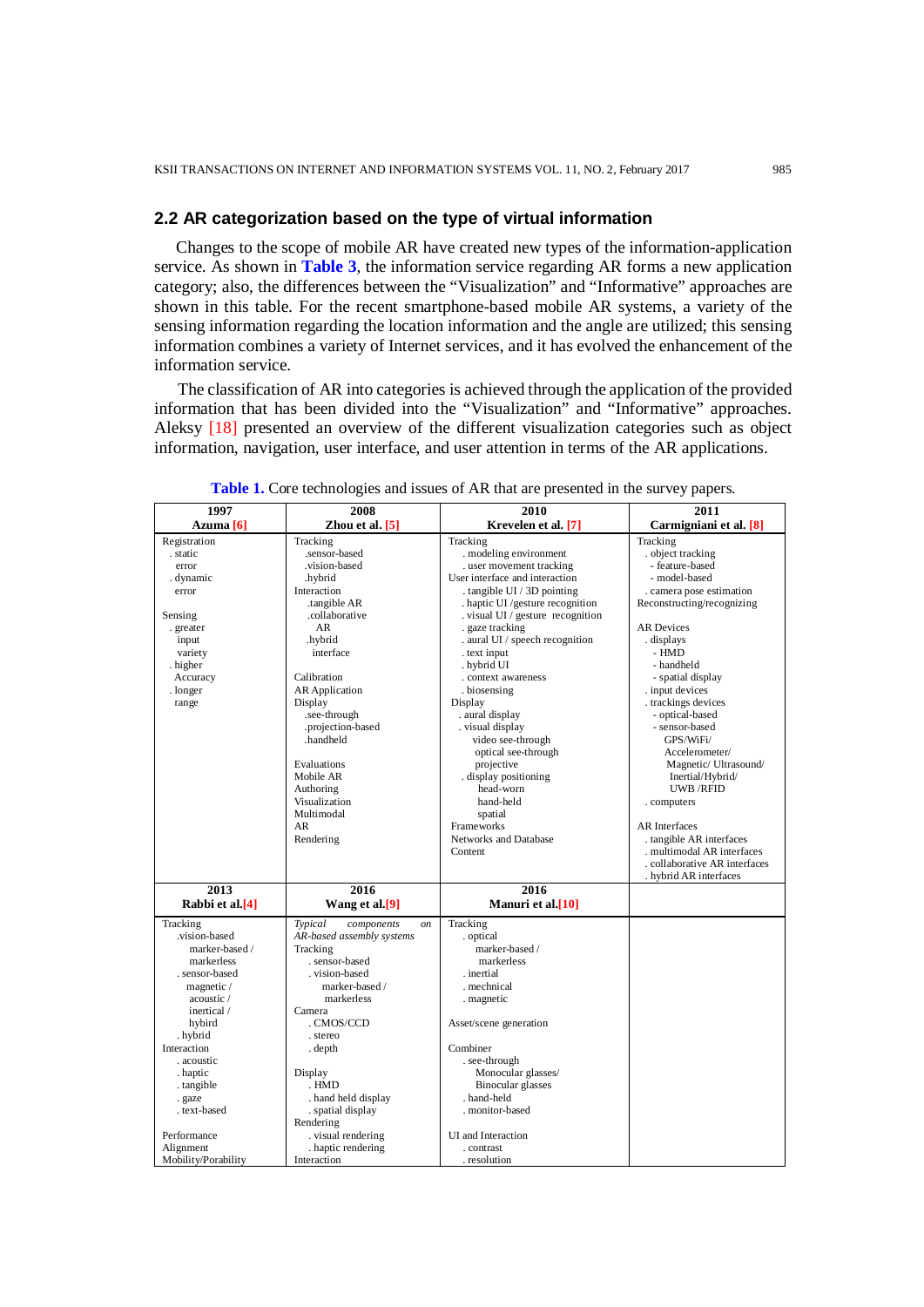| . small $&$ light | . glove-based                 | . brightness    |  |
|-------------------|-------------------------------|-----------------|--|
| Visualization     | . desktop haptic              | . field of view |  |
| . HMD/monitor     | hand-based                    |                 |  |
| . contrast        | Bare-hand UI /                |                 |  |
| . resolution      | Tangible UI                   |                 |  |
| . brightness      | <b>Information Management</b> |                 |  |
| field of view.    |                               |                 |  |

| <b>Table 2.</b> Conference sessions from ISMAR '13 to ISMAR '16 |
|-----------------------------------------------------------------|
|-----------------------------------------------------------------|

| 2013                              |                          | 2014                                           |                | 2015                            |                | 2016                             |                |                                     |
|-----------------------------------|--------------------------|------------------------------------------------|----------------|---------------------------------|----------------|----------------------------------|----------------|-------------------------------------|
| Session                           | #                        | Session                                        | #              | Session                         | #              | Session                          | #              | Category                            |
| Viewing and<br>Rendering          | 5                        | Rendering                                      | 5              |                                 |                | Lighting and<br>Rendering        | $\overline{4}$ | Rendering                           |
| Photometric AR                    | 3                        |                                                |                | Perception                      | 3              |                                  |                | Realistic Rendering &<br>3D Effects |
| Initialization and<br>Calibration | 5                        |                                                |                |                                 |                |                                  |                | Calibration /                       |
|                                   |                          |                                                |                | Closed-loop<br>Visual Computing | 3              |                                  |                | Tracking/<br>Registration           |
| Tracking and<br>Registration      | $\overline{\mathcal{L}}$ | Tracking                                       | 5              | Tracking                        | $\overline{4}$ | Calibration and<br>Tracking      | $\overline{4}$ |                                     |
|                                   |                          |                                                |                |                                 |                | <b>SLAM</b> Tracking             | 3              | <b>SLAM</b> Tracking                |
| Interactive<br>Modeling           | 5                        |                                                |                |                                 |                | Education and<br>Modeling        | $\overline{4}$ |                                     |
|                                   |                          | Reconstruction and<br>Fusion                   | $\overline{4}$ |                                 |                |                                  |                | Modeling                            |
|                                   |                          |                                                |                | Depth Cameras                   | 3              |                                  |                |                                     |
| New places,<br>New Views          | 3                        |                                                |                |                                 |                | AR Everywhere                    | 3              | Realtime<br>Mobile System           |
| Augmented<br><b>Interfaces</b>    | 3                        | <b>User Interface</b>                          | $\overline{4}$ |                                 |                |                                  |                | <b>User Interface</b>               |
| User Study and<br>Performance     | 5                        | Theory and<br>Evaluation                       | $\overline{4}$ |                                 |                |                                  |                | Evaluation                          |
|                                   |                          | AR Interaction and<br>Creativity               | $\overline{4}$ |                                 |                | Collaboration and<br>Interaction | 3              | Collaboration and<br>Interaction    |
|                                   |                          | Head-Worn<br>Displays - Optical<br>See-Through | $\overline{4}$ | Head Mount<br>Display           | 3              | Head-Mounted<br><b>Displays</b>  | 3              | Head-Mounted Display                |
|                                   |                          | Applications                                   | $\overline{4}$ | Applications                    | 3              |                                  |                | Applications                        |
|                                   |                          | Medical AR                                     | 3              | Medical AR                      | 3              |                                  |                |                                     |

#: The quantities of the short and full papers that were presented in the sessions.

## **Table 3.** Visualization Approach vs. Informative Approach [19]

| <b>Differences</b>      | <b>Visualization Approach</b>                                                                               | <b>Informative Approach</b>                                                                    |
|-------------------------|-------------------------------------------------------------------------------------------------------------|------------------------------------------------------------------------------------------------|
| Main focus              | Virtual Reality                                                                                             | <b>Information Provide</b>                                                                     |
| UI                      | 3D object overlay (rendering and<br>registration) and interaction                                           | AR browsing or navigation                                                                      |
| Requirement             | Graphical performance<br>or computing power                                                                 | Mash-up possible                                                                               |
| Devices                 | Desktop                                                                                                     | Smartphone, Tablet PC                                                                          |
| <b>System Category</b>  | <b>Isolated System</b>                                                                                      | System through network                                                                         |
| <b>AR</b> Target        | 3D virtual object                                                                                           | Information of location<br>and real object                                                     |
| <b>Application Type</b> | AR 3D game, AR advertising, AR based<br>e-learning, Medical AR, AR-based Technical<br><b>Support System</b> | AR information browsing, AR based<br>Navigation, location overlays,<br>geoinformation services |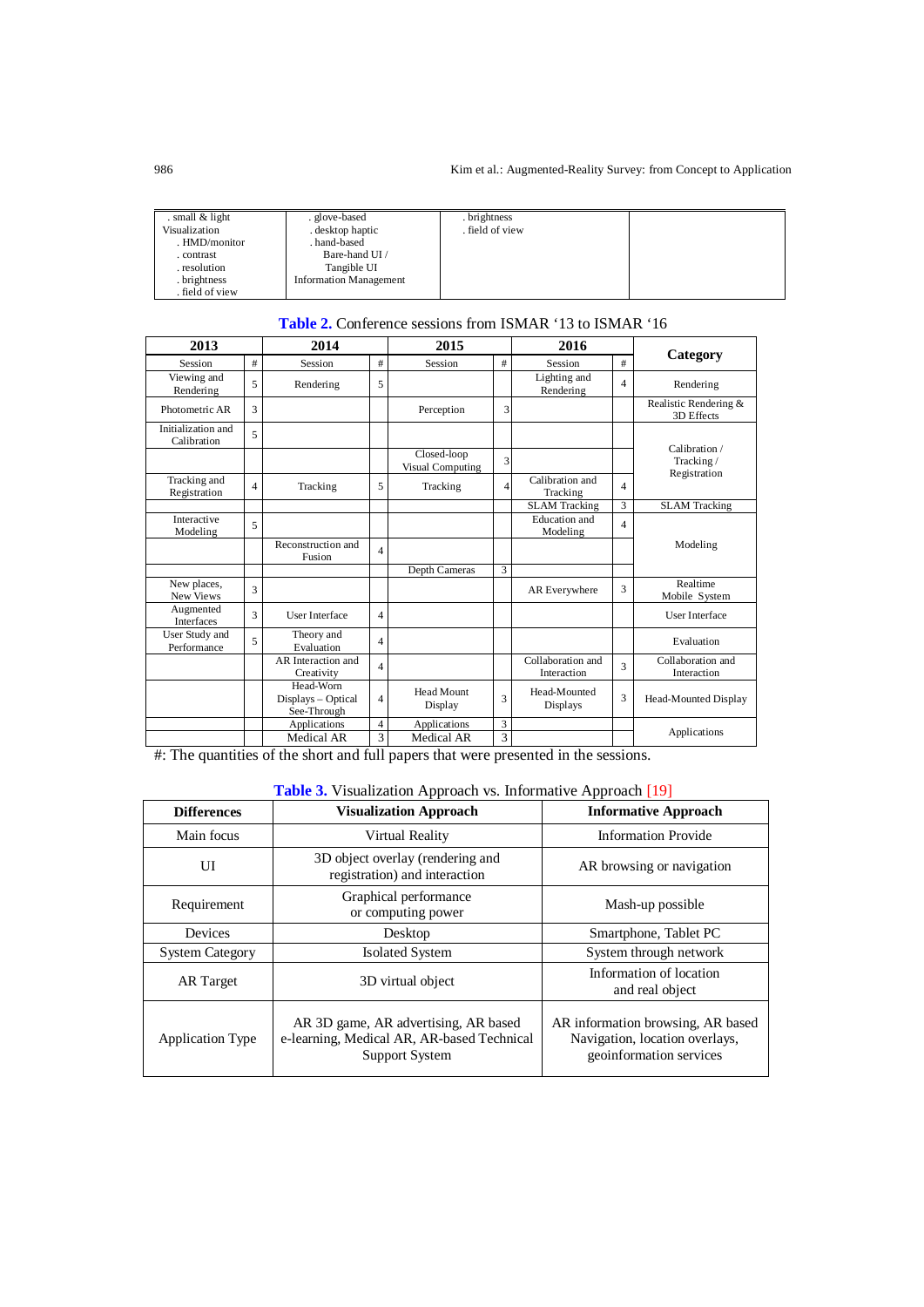## **2.3 AR categorization based on the tracking type**

Tracking is an important technology that plays a central role in AR experiences. This technology is repeatedly used for the localization of the position and the orientation of one or several real objects. In AR, the tracking technology is needed for the integration of virtual objects into the real world. Zhou et al. [5], Rabbi et al. [4], and Wang et al. [9] classified the AR-tracking technologies into sensor-based, vision-based, and hybrid approaches. **Fig. 1** shows a diagram of the mobile AR process from the technologies to the applications; here, sensor-based tracking is used for the recent LBS (location-based service)-based mobile AR application.



**Fig. 1.** Diagram of the mobile-AR process from the technologies to the applications [20].

## **2.3.1 Sensor-based approaches**

 The sensor-based approaches are divided into acoustic tracking, magnetic tracking, optical tracking, and inertial tracking. Similarly, the vision-based approaches are divided into marker-based tracking and markerless tracking [4]. Both the limitations and the advantages are applicable for each approach. Rabbi et al. [4] summarized the characteristics of the different sensors, as shown in **Table 4**.

- Optical tracking: Optical tracking is a 3D-localization technology that is based on the monitoring of a defined measurement space that is achieved with the use of two or more cameras. One of the advantages of optical tracking is that it allows for a simultaneous tracking of many objects [21].
- Magnetic tracking: When it is used for AR, the magnetic-tracker transmitter acts as the origin of the virtual coordinate system, and by mounting a receiver to the viewer, the position and orientation can be determined [22].
- Acoustic tracking: Acoustic tracking measures the length of time that is taken for an acoustic signal to reach a variety of receivers [23].
- Inertial tracking: Inertial tracking is performed using an [accelerometer](http://xinreality.com/wiki/Accelerometer) and a [gyroscope.](http://xinreality.com/wiki/Gyroscope) The accelerometer measures the linear acceleration while the gyroscope measures the angular velocity [23].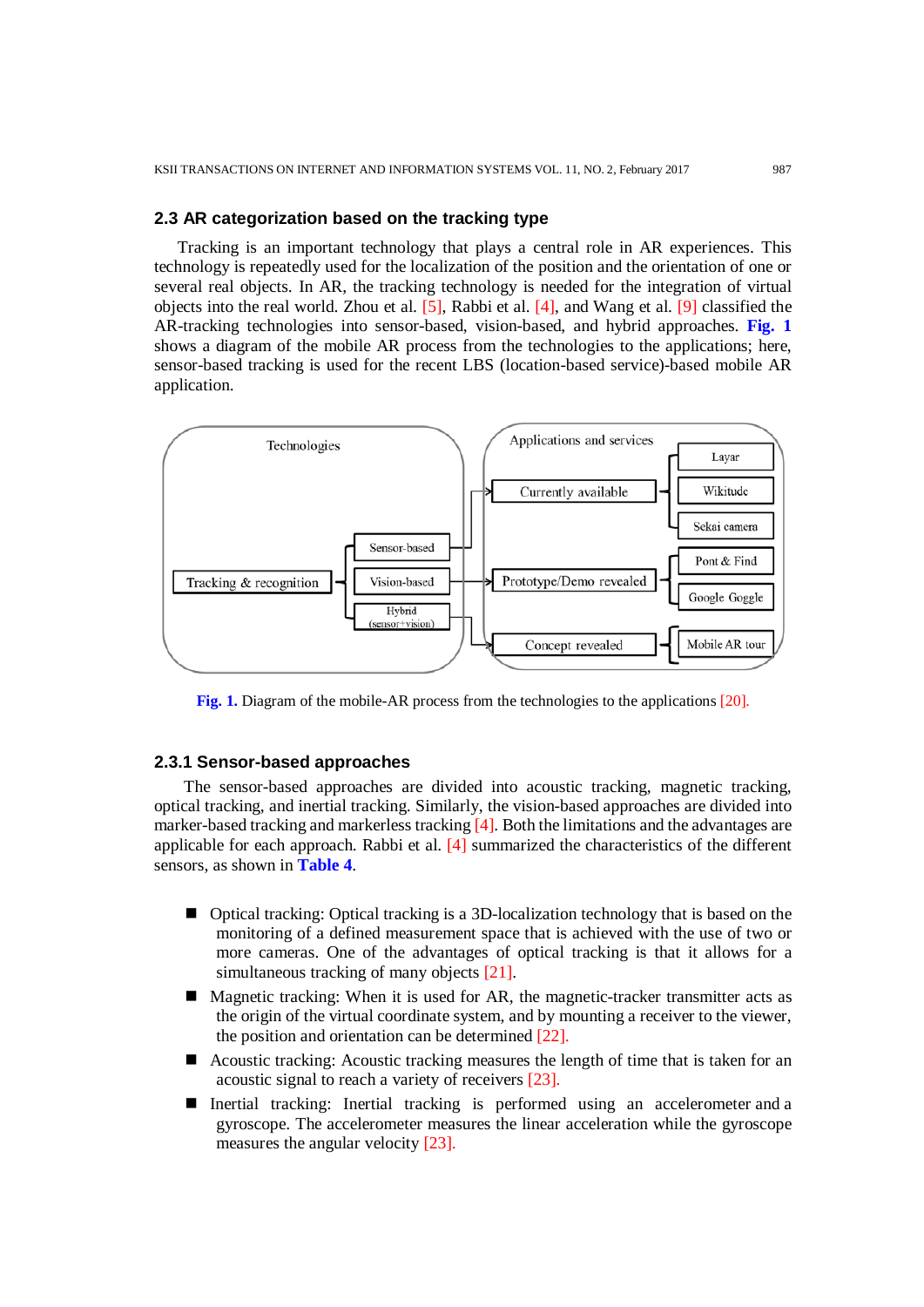| <b>Sensor-Based</b><br><b>Tracking</b> | Accuracy         | <b>Sensitivity</b>                                      | Cost    | <b>DOF</b>        | <b>Advantages</b>                                               | <b>Disadvantages</b>                                      |
|----------------------------------------|------------------|---------------------------------------------------------|---------|-------------------|-----------------------------------------------------------------|-----------------------------------------------------------|
| Optical<br>Sensors                     | Accurate         | Light                                                   | Cheaper | 3/6<br><b>DOF</b> | High update<br>rate, better<br>resolution                       | Effect with optical<br>noise, occlusion                   |
| Magnetic<br>Sensors                    | Less<br>Accurate | Electronic<br>devices.<br>Electro-<br>magnetic<br>noise | Cheaper | 6<br><b>DOF</b>   | No occlusion<br>problem, high<br>update rate                    | Small working<br>volume, distance<br>affects the accuracy |
| Acoustic<br>Sensors                    | Less<br>Accurate | Temperature,<br>Humidity,<br>Pressure                   | Cheaper | 3/6<br><b>DOF</b> | Slow, small,<br>light, no<br>distortion                         | Occlusion and<br>ultrasonic noise                         |
| Inertial<br>Sensors                    | Accurate         | Friction                                                | Cheaper | 1/3<br><b>DOF</b> | No reference<br>needed, No<br>prepared<br>environment<br>needed | Due to small<br>friction-conservation<br>error            |
| Hybrid<br>Techniques                   | Accurate         | Depends on<br>sensor that is<br>used                    | Costly  | 6<br>DOF          | Compact,<br>accurate, stable                                    | Depends on sensor<br>that is used                         |

**Table 4.** Summary of sensor-based-tracking characteristics (Rabbi et al. [4])

#### **2.3.2 Vision-based approaches**

This type of approach determines the camera position through the use of optical-sensor data. These optical sensors can be divided into the following three categories: infrared sensor, visible-light sensor, and 3D-structure sensor. Also, vision-based tracking is a popular method because a camera is the only requisite special device [24].

For the vision-based tracking techniques, image-analysis methods are used to estimate the camera pose relative to the real-world objects [5, 25]**.** Fiducial markers were employed for the early vision-based approaches [26], but most of the recent approaches are based on the markerless approach [27]. In the first processing step of the markerless tracking, the feature points and/or edges are detected to interpret the camera images. The popular feature-detection methods include Harris [28], SUSAN [29], FAST [30], and DoG (Difference of Gaussian) [31]. The extracted features or edges must be represented as a multi-dimensional vector value; that is, in terms of the use of these vectors, the feature descriptors are required to represent the extracted features and for the estimation of the camera pose. The representative feature descriptors include SIFT [32], SURF [33], BRIEF [34], ORB [35], and FERNs[36]. The inter-frame features are matched by tree-based searching, hashing, or the full-search method. Likewise, for the feature-based methods, the matching relation between the 2D-image features is first discovered, followed by an estimation of the features' 3D world-frame coordinates [37]. For the estimation of the camera pose, the model-based methods can be applied. The model-based methods use models of the tracked-object features or templates [5]. If a matching relation is defined between the 3D world frame and the 2D image, it is possible to estimate the camera pose by projecting the 3D features into the observed 2D image plane, and by minimizing the distance between these 3D features and the corresponding 2D-feature coordinates [8].

SLAM is a principal technique that is used to progressively construct a map within an unprepared environment, while its current locaton is tracked based on the extracted scene features [38]. This approach has been applied for the robust tracking of the AR in a small space. The updating of the 3D structure in correspondence with the dynamic objects, however, is not considered for the SLAM system, so the target working scene must be kept stationary. Petit et al. [39] presented a tracking method for which the classical geometrical and color-edge-based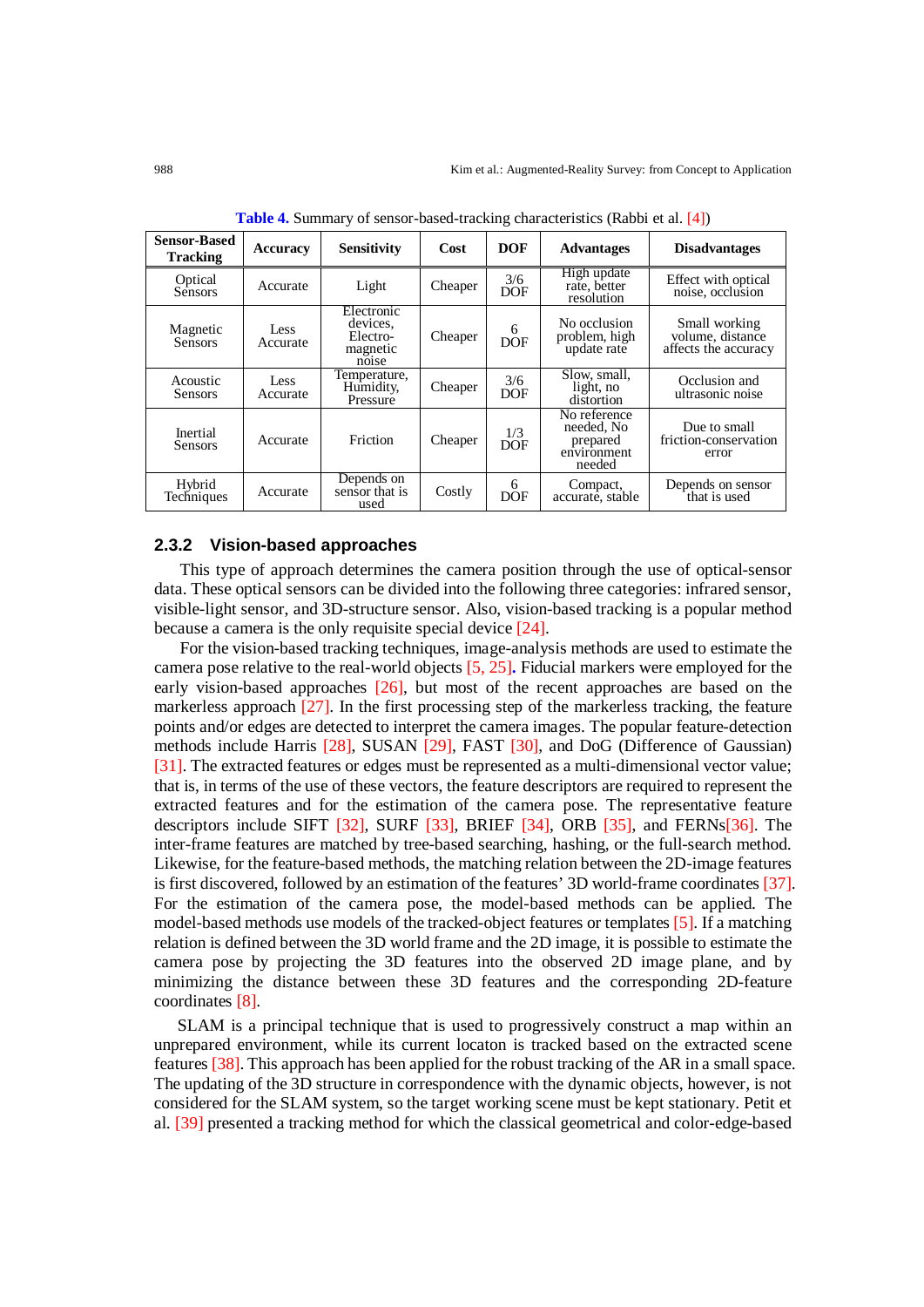features are integrated in the pose-estimation phase. See [40] for a comprehensive reference regarding the AR camera-pose estimation.

## **2.3.3 Hybrid-based approaches**

For the hybrid-based methods, the data from multiple sensors are used, and the accuracy and weaknesses of the individual sensors are enhanced. Since the vision-based tracking methods include the jitter and drift problems, one of the objectives of the hybrid system is a reduction of the drawbacks of the vision-based approaches [5]. Although the hybrid-based methods provide a robust tracking, the development of its system remains difficult. The hybrid-tracking systems, however, provide relatively sound solutions despite the increasing of the tracking complexity by these systems that is owing to the respective limitations of each sensor-tracking system. For the hybrid tracking, both the sensor-based tracking and the vision-based tracking are combined, or multiple sensors are used to compensate for the limitations of each technique. The hybrid-tracking approaches represent the most-promising method for both the indoor and the outdoor mobile AR applications [41].

Schall et al. presented a hybrid-tracking system for which the vision-based tracking is combined with the inertial and magnetic sensors [42]. Their approach considerably improved the absolute-orientation estimation on mobile devices. Bleser et al. also presented a hybrid system for which the egocentric-vision approach is combined with the inertial sensors to track the upper-body motion  $[43]$ . Carmigniani et al.  $[8]$  compared the common tracking technologies, as shown in **Table 5**.

| <b>Table 5.</b> Comparison of the common tracking technologies (Carmighian et al. [6]) |            |                          |               |          |                    |  |
|----------------------------------------------------------------------------------------|------------|--------------------------|---------------|----------|--------------------|--|
| <b>Technology</b>                                                                      | Range(m)c  | <b>Setup</b><br>time(hr) | Precision(mm) | Time(s)  | <b>Environment</b> |  |
| Optical:<br>marker-based                                                               | 10         | $\boldsymbol{0}$         | 10            | $\infty$ | in/out             |  |
| Optical: markerless                                                                    | 50         | $0 - 1$                  | 10            | $\infty$ | in/out             |  |
| Optical: outside-in                                                                    | 10         | 10                       | 10            | $\infty$ | in                 |  |
| Optical: inside-out                                                                    | 50         | $0-1$                    | 10            | $\infty$ | in/out             |  |
| <b>GPS</b>                                                                             | $\infty$   | $\theta$                 | 5000          | $\infty$ | out                |  |
| WiFi                                                                                   | 100        | 10                       | 1000          | $\infty$ | in/out             |  |
| Accelermeter                                                                           | 1000       | $\theta$                 | 100           | 1000     | in/out             |  |
| Magnetic                                                                               | 1          | 1                        | 1             | $\infty$ | in/out             |  |
| Ultrasound                                                                             | 10         | 1                        | 10            | $\infty$ | in                 |  |
| Inertial                                                                               |            | $\Omega$                 |               | 10       | in/out             |  |
| Hybrid                                                                                 | 30         | 10                       |               | $\infty$ | in/out             |  |
| <b>UWB</b>                                                                             | 10-300     | 10                       | 500           | $\infty$ | in                 |  |
| RFID: active                                                                           | 20-100     | When needed              | 500           | $\infty$ | in/out             |  |
| RFID: passive                                                                          | $0.05 - 5$ | When needed              | 500           | $\infty$ | in/out             |  |

**Table 5.** Comparison of the common tracking technologies (Carmigniani et al. [8])

## **2.4 AR categorization based on the display device**

For AR rendering, a variety of technologies are employed including monit[ors](https://en.wikipedia.org/wiki/Computer_monitor), [hand-held](https://en.wikipedia.org/wiki/Mobile_device)  [devices,](https://en.wikipedia.org/wiki/Mobile_device) [optical-projection systems,](https://en.wikipedia.org/wiki/Projector) and display devices that are mounted on the human body [44]. **Table 6** shows a comparison of the display types that are used for AR, wherein it is evident that people use HMDs and small displays during the current time period because they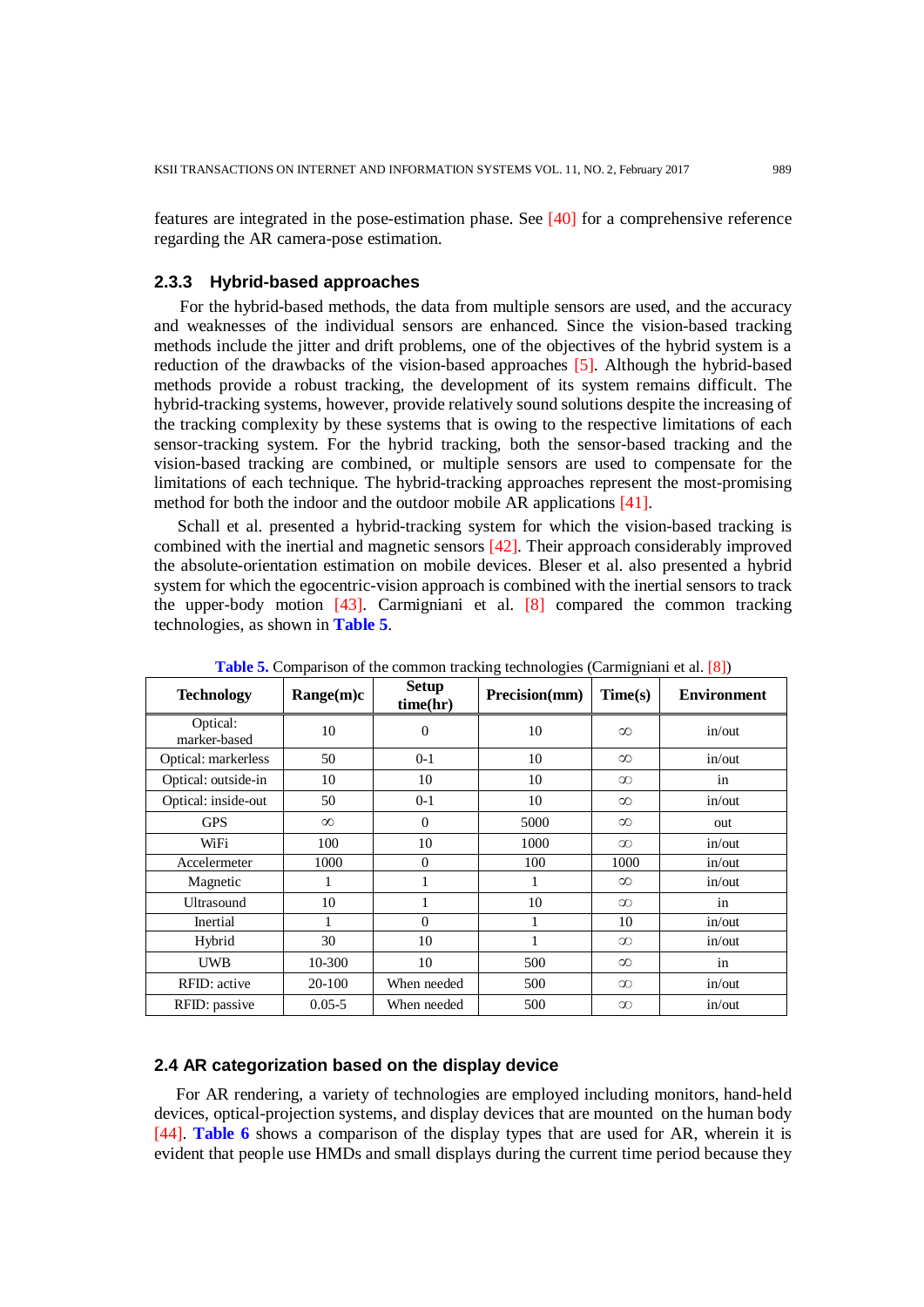require the movement and convenience regarding their display devices that are gradually being developed for the hand-held type.

|                       | <b>THOIC OF COMPUTIBION OF DRIPLEY TYPE FOLLING IDT</b> |                                             |                                     |                          |  |  |
|-----------------------|---------------------------------------------------------|---------------------------------------------|-------------------------------------|--------------------------|--|--|
|                       | <b>HMD</b>                                              | <b>Large Display</b>                        | <b>Small Display</b>                | <b>Hand-Held</b>         |  |  |
| Panel                 | LCD Eyepiece                                            | LCD, CRT, DLP,<br><b>SCREEN, PROJECTION</b> | LCD, CRT, DLP,<br><b>PDP</b>        | <b>LCD</b>               |  |  |
| Immersiveness         | High                                                    | Middle                                      | Low                                 | Low                      |  |  |
| Fit                   | Very<br>uncomfortable                                   | $\overline{a}$                              |                                     | Good                     |  |  |
| Portability           | Very<br>uncomfortable                                   | Impossible                                  | Uncomfortable                       | Good                     |  |  |
| <b>Optical Mixing</b> | Possible                                                | Possible                                    | Impossible                          | Impossible               |  |  |
| Advantage             | <b>Immersiveness</b>                                    | Real-object projection                      | Easy development                    | Excellent<br>portability |  |  |
| Disadvantage          | Poor fit                                                | Partially shaded                            | Mismatch between<br>gaze and screen | Small, Low<br>quality    |  |  |

**Table 6.** Comparision of Display Type for AR[45]

## **3. Hardware and Software platforms for AR**

## **3.1 Hardware Platforms**

A key issue of the AR systems is the extent of the efficiency regarding the integration of the SW and HW platforms with the real world. The recent HW platforms for AR include the following devices: 1) computers with a webcam, 2) smartphones, 3) HMDs, 4) glasses, and 5) haptic devices.

The personal computer with a webcam is the most widely used platform for AR. Because of the fixed nature of the computer, a marker is placed within the view of the webcam, which shows a live feed. The touch-sensitive screen of the Shiseido Makeup Mirror [46], which is a proper example of the PC-based AR platform, means that the users can choose from selections of eye colors, lip colors, and blushers. The kiosk, another PC-based AR platform, is simply a physical station at which customers can use AR information to find out more about the items they have brought with them. One example of the kiosk platform is the Lego Store kiosk [47] that displays completed Lego sets depending on the Lego box of the customer. The kiosk type is also used at trade shows and conventions to provide the attendees with a richer experience. The digital signs and window displays that are also used are basically large static markers that users interact with via the PC platform. The AR SandBox [48] project involved the development of a real-time integrated-AR system for the physical creation of topography models that are then scanned into a computer in real time; with the use of a projector, the scans of the models are then used as the background for a variety of graphical effects and simulations.

The use of smartphones or tablets to access AR content is arguably the most-common method of today. The two usage categories for the smartphone are as follows: *ubiquitous* and *constantly-held*. The Wikitude World Browser [49], one of the AR tools that is the easiest to use, is a representative case of the ubiquitous category; here, the information is displayed continuously with real-world images based on the Web plug-in. The Microsoft omniTouch [50], a representative constantly-held example, consists of a wearable computer, a depth-sensing camera, and a projection system for interactions on everyday surfaces.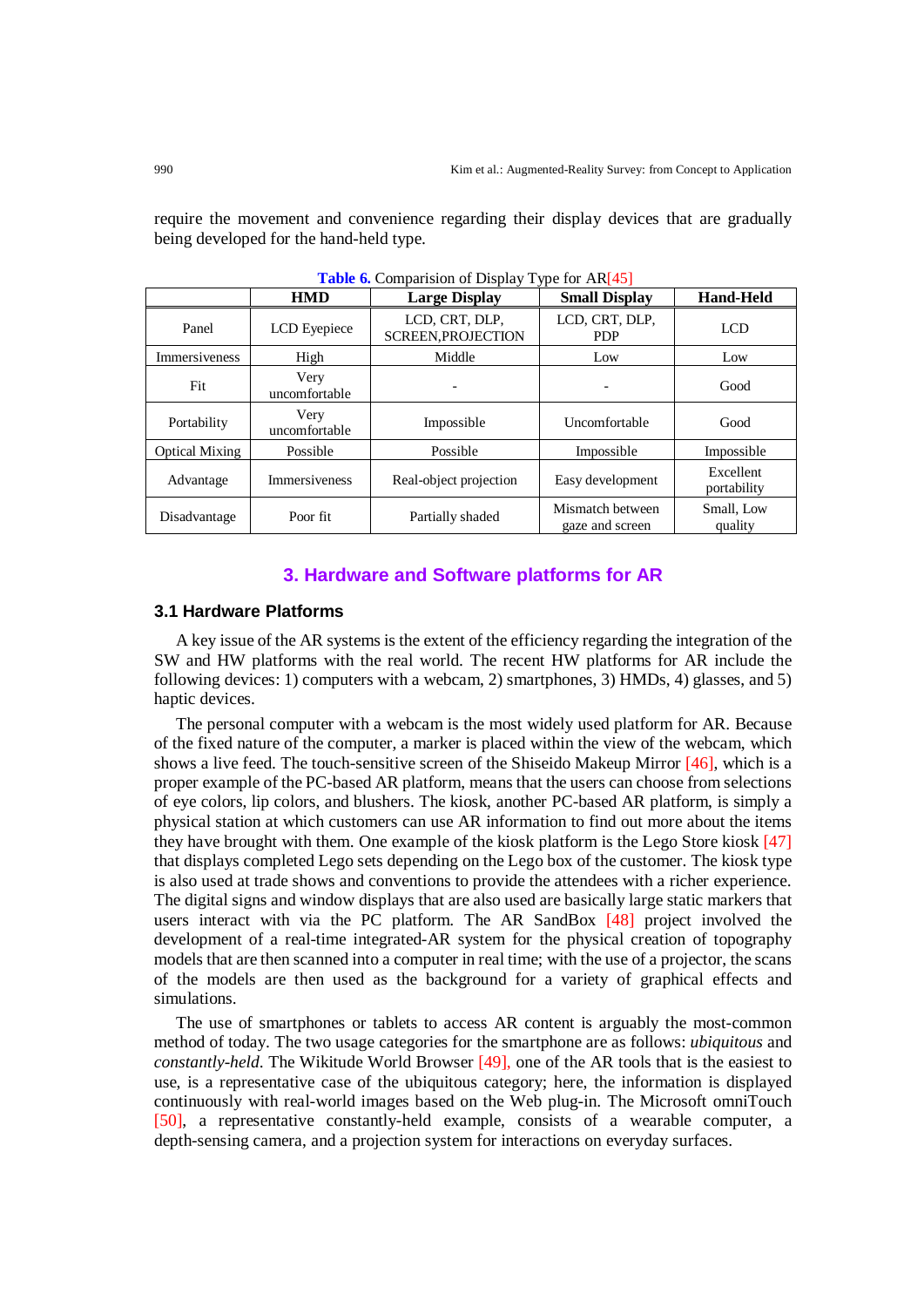The HMD comprises a display that is paired with a headset, and the information/images are placed on top of the user's view with six degrees of freedom (6 DOF), and the view is augmented according to the user's head movement in any direction/angle. The SKULLY Helmet [51] is the first helmet to feature a built-in 180° Blindspot Camera and a Heads-Up Display for an unparalleled situational awareness and safety. The Microsoft HoloLens [52] that allows users to seamlessly visualize 3D models in real life is a self-contained, holographic computer, whereby users can engage and interact with digital content and holograms, respectively, in the real world. The HoloLens consists of multiple sensors, advanced optics, and a custom holographic-processing unit. The DAQRI smart helmet [51] enhances the human abilities across industries by seamlessly connecting its user to the work environment.

While the AR-glasses technology is still uncommon, it represents another rising AR platform. It is likely that AR-enabled glasses will become as common as iPads and smartphones, giving the wearer the option of a continuous AR feed that is based on individual needs and preferences. The Google Glass [53] display is the most-famous AR-glasses product, while similar products like those made by Vuzix [54] do exist and are available for purchase. Over time, the technology will be improved and the prices will be reduced. The focus of Meta [55] is that which is absent from the focus of Google Glass. For Meta, the AR is overlain on top of the user's reality. The user gestures are identified by Meta so that the users can freely manipulate 3D objects that assume clay-like qualities. Meta users are also provided with an unlimited number of screens, as video content can be played on a piece of paper. Icis [56] looks like a set of normal glasses as a visibly large component such as a camera is absent. The Atheer One [57] smart glasses promote natural interaction, as the users can use hand gestures to control it; it consists of two displays for each eye, which are almost the equivalent of the placement of a 26-inch landscape-oriented tablet immediately in front of the user's face. The contact lenses [58] that provide images directly onto the human eye, for which near-to-eye pictures are combined with distant objects in the same view and an antenna is included for wireless communication, are in-development/military use. And lastly, for the in-development virtual retina display [59], objects are projected directly onto the retina of the viewer so that the UI/AR appears to be floating in front of the eye.

The haptic AR enables the user to experience a real environment that is augmented with synthetic haptic interactions. The AR of the game pads of the Nintendo Wii U/PS4/Xbox [60] provide the user with tactile feedback in real time. When an HMD is combined with the PHANTOM Stylus [61], the user can touch and feel the objects that are visualized in front him/her. When the VHB (virtual haptic back) system [62] is combined with the PHANTOM Stylus, a surgeon can see the human organs and whole body parts during surgery, while tactile feedback is provided to the surgeon's fingers during the cutting, removal, and device-moving processes regarding the body/organs. Lastly, Maestro AR [63] is a robotic-surgery simulation technology that provides 3D virtual instruments for the anatomical interactions in a 3D-video environment.

### **3.2 Software framework**

A variety of SW platforms are also described for the AR-HW platforms, including the computer, smartphone, and Web-based systems. Because most of the recent SW frameworks support multiple platforms, a few HW dependencies are relevant in the selection of the AR-SW framework Among the SW platforms, the most-famous commercial SW-development kits (SDKs) are Metaio, Vuforia, and ARToolkit.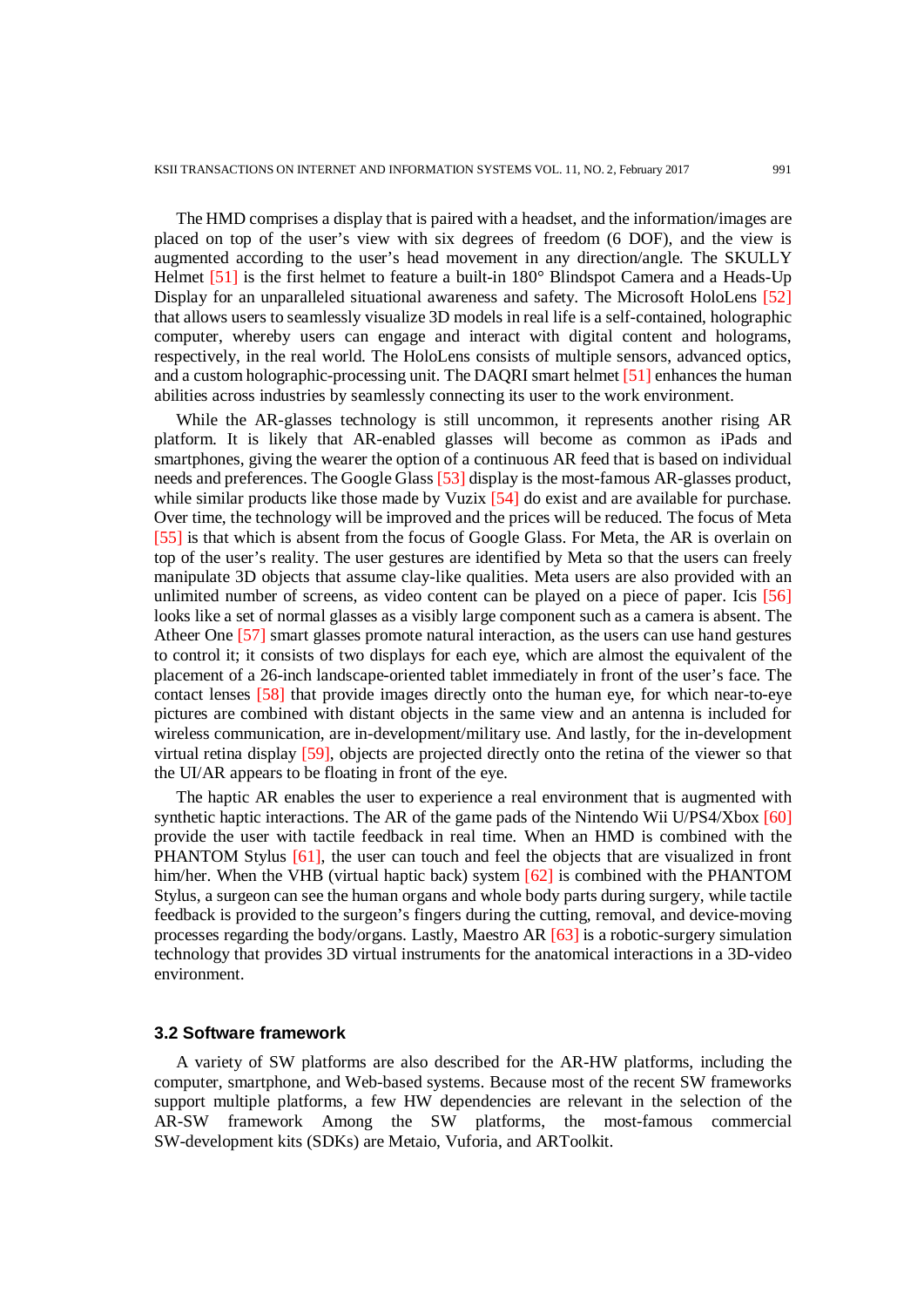Metaio SDK [64] is an SW framework that consists of Mobile SDK, PC SDK, Web SDK, Design, Creator, Engineer, and the Junaio [49] browser plugin. The vision of the Metaio framework is the easy integration of the virtual into the real world. The Metaio Creator [65], for example, is a drag-and-drop AR-SW product that allows the user to create a complete AR scenario. The Vuforia SDK [64] is for the creation of the AR applications for mobile devices. Vuforia supports the recognition of complex objects, user-defined images, cylinders, text, boxes, and frame markers with cloud data. The features of Vuforia comprise an extremely varied range of marker types including the support for the Microsoft HoloLens. ARToolKit [64] is another SDK for the building of AR applications for which square marker patterns, which are traced by a single-camera position/orientation, are used. ARToolkit provides support for three general tracker categories for which natural-feature tracking, traditional-template square markers, and 2D-barcode markers are included. This SDK supports multi-camera support, the Windows Phone, and robust marker tracking over a range of distances.

The Wikitude SDK [64] includes image recognition and tracking, support for 3D-model rendering with video overlaying, and the provision of location-based AR. For this SDK, the geo-based and image-recognition capabilities are combined to provide a hybrid-tracking function, and because it is built heavily on Web technologies, it can be used to write cross-platform AR experiences. The Kudan [66] is a unique AR SDK that comprises an over every other AR SDK. It can support very robust single-camera SLAM which enable flexible tracking behavior for targets.

A variety of application-level or special-purpose AR libraries have been suggested. In general, these libraries use open-source libraries including those of ARToolKit and OPEN-CV, which are compatible at an application-level environment or the Web level. For the NyARToolKit [67] project, a vision-based AR library that is based on that of ARToolKit is being developed. An ARToolKit-compatible library that runs on a managed environment such as Java/C#. OSGART [68] is a library that simplifies the development of AR applications by combining the ARToolKit tracking library with OpenSceneGraph. But rather than acting just as a simple form of the "node-webkit" app runtime, it offers a high-level integration of the video-input, spatial-registration, and photometric-registration functionalities. OpenCV-AR [69] is an SW library that is used for AR development; its target is Linux, but it can also work on the Windows platform. ArUco  $[70]$ , a minimal C++ library for AR-marker detection that is exclusively based on OpenCV, was developed at the University of Cordoba. The [ATOMIC](https://en.wikipedia.org/wiki/ATOMIC_Authoring_Tool)  [Authoring Tool](https://en.wikipedia.org/wiki/ATOMIC_Authoring_Tool) [71] is an authoring tool for the creation of AR applications. It supports an authoring-tool SW for AR applications that can be used as a front end for the ARToolKit library. JavaCV [72] is a Java/Android interface for OpenCV licenses. ARSights [73] is a project of Inglobe Technologies, which specializes in the development of AR applications, and is based on Inglobe's AR platform that facilitates a simple method for the integration of digital content in the real world; its AR functionalities are also extendable to Google Earth (GE). CCV [74] is another cross-platform blob-tracking solution for which computer vision is used; here, a video-input stream is used, and tracking data and events that can be used in the building of multi-touch applications are generated. The Designers Augmented Reality Toolkit (DART) [73] is an authoring tool that can support the rapid design and implementation of AR experiences and applications. Designed to facilitate the overall development process, DART is built on top of Macromedia Director, thereby providing AR authoring to a wide range of designers. Goblin XNA [75] is 3D-interaction research platform that is specialized for the gaming field; written in C# and based on the Microsoft XNA platform, the platform's focus is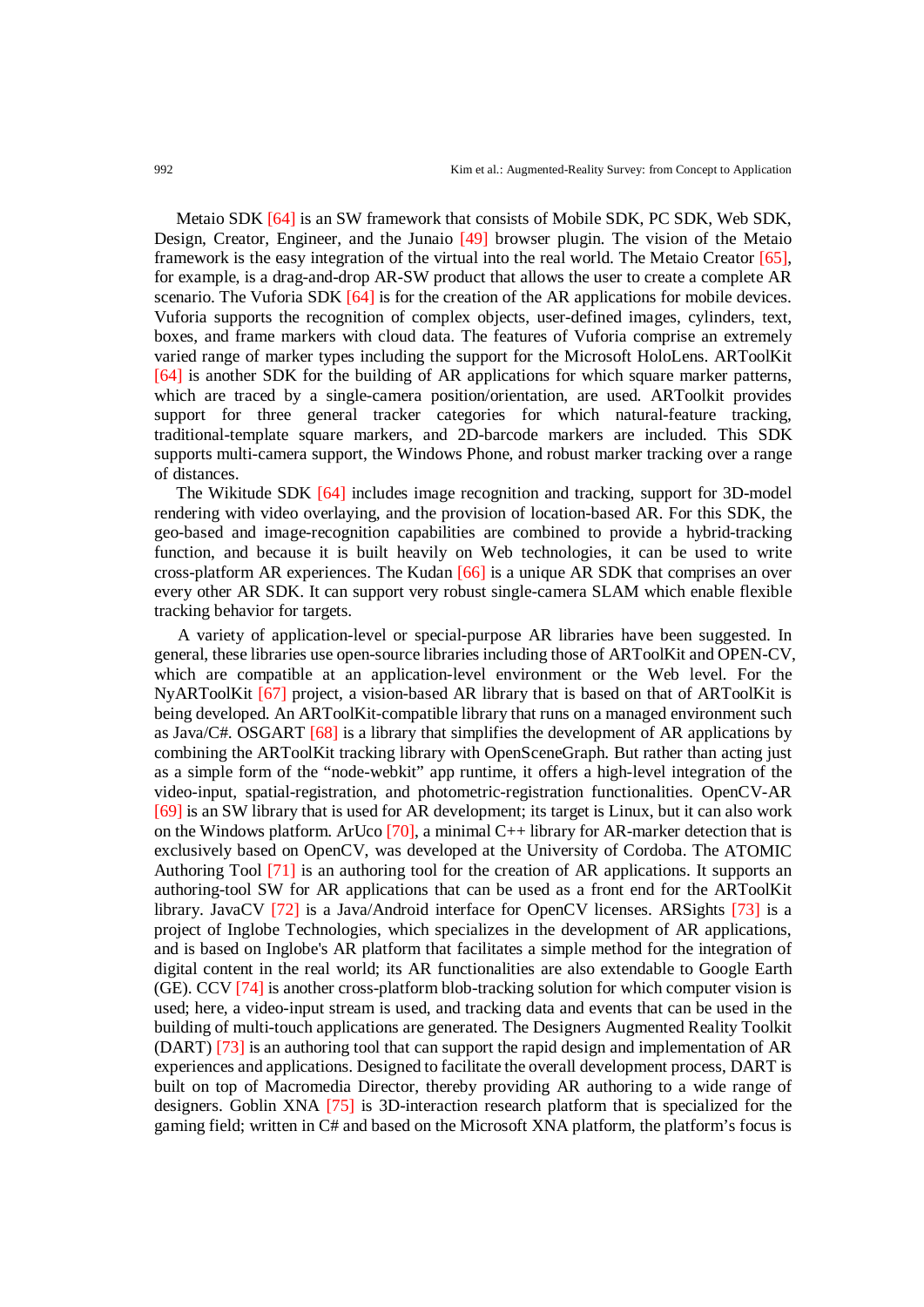the core 3D user-interface functionality for which the existing functionalities of the DirectX 3D-game engines and 3D-development environments are used.

The DWARF [76] framework is based on the concept of distributed-service collaboration; here, the services are interdependent and expose the user's requirements. Layar [73] is a another popular application-level AR SDK for which the Layar Reality Browser that enhances real-world objects in the Web environment has been created. The Layar functionalities include postcards with interactive content such as video messages, Web and social links, and photo shows. mixare, the mix Augmented Reality Engine [77], is an open-source (GPLv3) AR engine for mobile devices that works as an autonomous application for the development of mobile applications. Catchoom [78] is an iOS and Android SDK that renders AR experiences with plugins for the Cordova and Unity 3D engines. Gravity Jack [79] specializes in the development of AR applications for customer products or services, enabling the creation of AR mobile and social games and the writing of custom AR applications for multi-platforms; it can also create facial-recognition apps and allow AR overlays. DroidAR [70] is an open-source AR framework for Android that has the location-based and marker-based AR functionalities. BeyondAR [80] is an geo-localization-based open-source AR framework for Android. FLARToolKit [70], which is free to use for non-commercial applications under the GPL license, can recognize the marker from an input image and calculate its orientation and position in the 3D world. SLARToolkit [70] is a flexible AR library for Silverlight and the Windows Phone, the aim of which is the construction of real-time AR applications with Silverlight. Argon [81], an AR browser developed by Georgia Tech, supports a mix of KML and HTML/JavaScript/CSS in its facilitation of the development of AR applications, whereby any Web content can be converted into AR content. GeoAR [82] is an open-source browser for Android that is specialized for location-based AR and a flexible data-source framework.

## **4. Applications**

AR has been widely used in a variety of fields for the achievement of smooth blends between the virtual and real worlds. Examples can be seen in the military, where AR is used for the repairing or training of the field equipment for the soldiers, the game industry is moving into the outside realm with AR and additional wearable devices for the acceptance of real actions, and AR is also utilized in the medical field for the training of medical students or to help doctors during surgeries. In this paper, the AR applications are roughly classified into the following four significant areas: Training & Education, Entertainment & Commerce, Navigation & Tourism, and Medical & Construction.

#### **4.1 Training & Education**

AR technology has been applied to assist soldiers in the repairing of their weapons or their machines on the battlefield, or for training purposes with wearable-device accompaniments. An AR system can warn soldiers about the potential dangers around them, and it can support virtual maps to help the moving direction of a soldier. The system can also project realistic training scenarios, including virtual tanks or helicopters, into their field of vision regardless of their physical location. Surgical training, for which exercises of routine or complex operation procedures are undertaken, is essential for the enhancement of the surgical operation skills of trainee surgeons. Because AR surgical training is both time and cost intensive, it has been applied in the form of a superimposition of computer generated virtual organs in the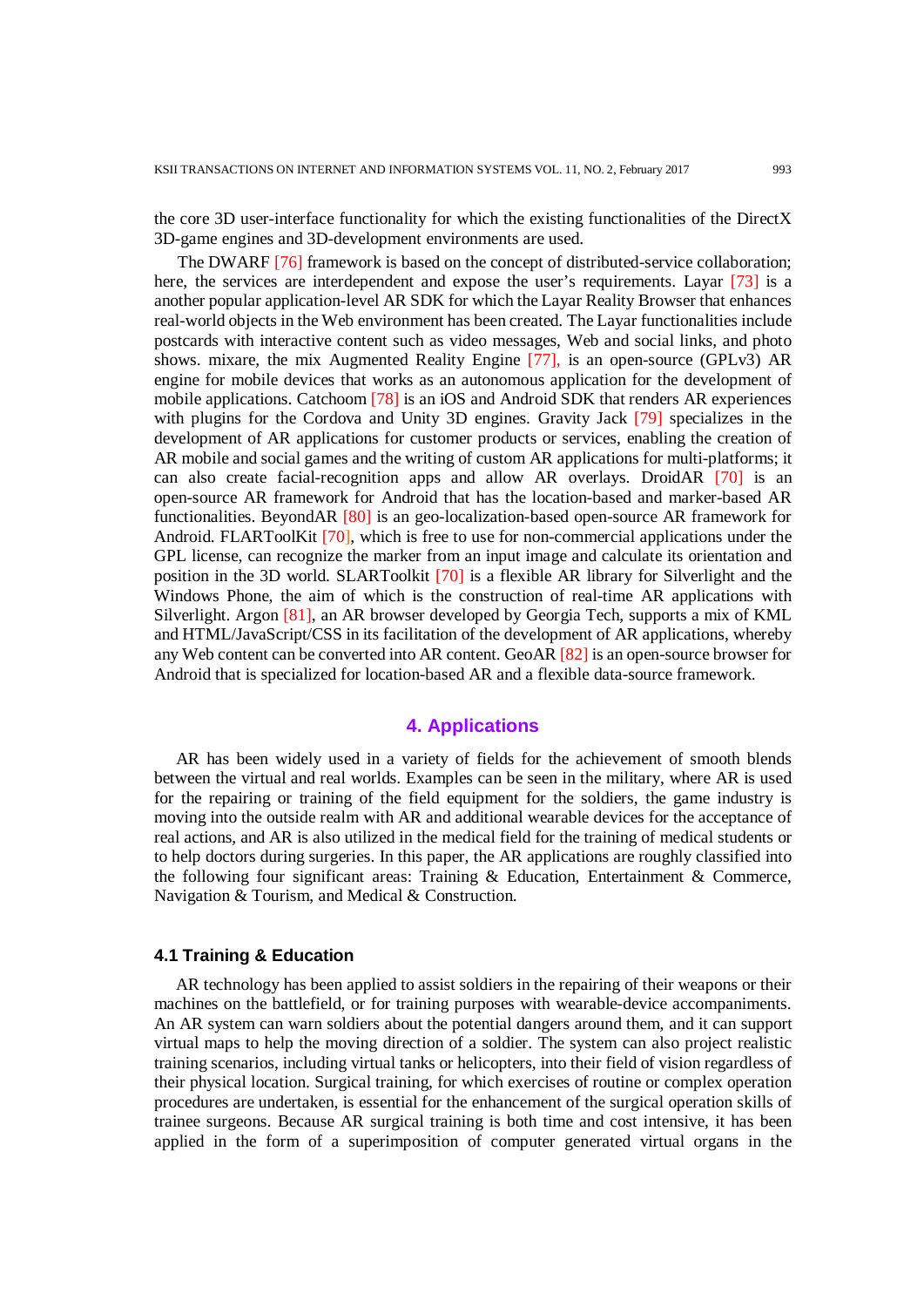trainee-surgeon vision field with the use of an optical HMD such as Google Glass or the STAR 1200 XL from Vuzix [83]. The holographic displays such as the Microsoft Hololens [84] or the Google Magic Leap [85] can localize tumors in the trainee-surgeon view and highlight specific anatomical features to help the instructors in their guidance of the trainees. For new manufacturing workers, the work-preparation process is difficult without a familiarity regarding the corresponding tools. AR training provides a direct or indirect view of a physical real-world environment like a factory, and the elements are augmented by computer-generated objects. A number of AR-based manufacturing applications have been developed such as a laser-printer maintenance [86], an object calibration [87], and automotive and aerospace maintenances. The Hyundai motor group introduced a virtual guide [88] that is an interactive owner's manual for which AR is used to show the components of the dashboard and the engine area, whereby the user can be intuitively guided to fix minor car-repair issues.

The AR-teaching and AR-learning approaches have been intensively studied by educational and computer-science researchers. Textbooks, flashcards, and other educational materials can contain AR-technology-based supplementary information, whereby students can readily understand the detailed concepts of physics, anatomy, astronomy, mathematics, and geometry through the corresponding interactive play [89]. The AR Flashcards [90] can be used to help students learn and understand the core concepts of the alphabet, color and shapes, and space with AR technology. For Anatomy 4D [91], AR is used to present the human body, and students can learn about the different systems and the human anatomy. The Elements 4D [92] inspires students to explore chemistry, from the elements to life, in an immersive and interactive manner. For the Arloon Geometry [93], AR is used to present 3D models of most of the geometric shapes that students can directly interact with them. SkyView [94] is an intuitive stargazing application for which the user's smartphone camera is used for the identification of the stars, constellations, and satellites in the sky. **Fig. 2** shows snapshots of these AR-based training and education applications.



**Fig. 2.** Examples of the training and education applications (left to right): Hyundai Virtual Guide, Arloon Geometry, and Anatomy 4D

#### **4.2 Entertainment & Commerce**

AR was first introduced in the TV industry through the weather forecast for which 3D graphical symbols and weather charts were used. Since then, the FoxTrax system [95] is applied to highlight the location of the hockey puck, which is difficult to see because it moves extremely fast, while the ball trajectory for golf and the first-down line for football [96] are now highlighted in the playing-field view. AR systems are applied to concerts and cinema to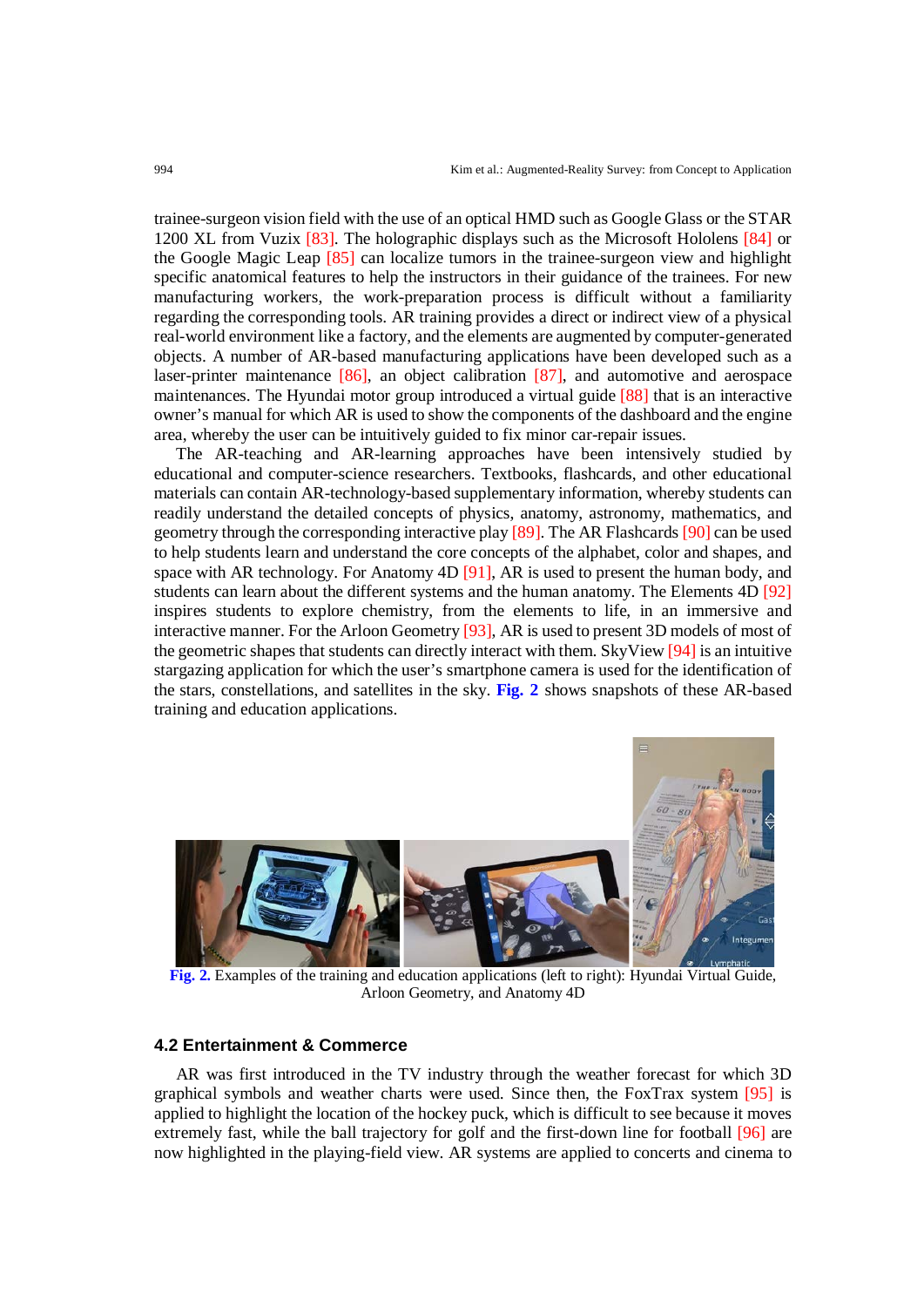provide an AR effect for which 3D virtual objects are convincingly mixed with the real-world view [97].

AR technology also expands gaming environments into the real world. Recently, AR-based games have been implemented with smartphones, with the "Pokémon GO" [98] game, which is developed by Niantic in collaboration with Nintendo, serving as a prime example due to its enormous success around the world. The functionality of "Pokémon GO" is reliant on GPS technology for the tracking of the user location, and the user is required catch Pokémon characters in real-world locations in competition with the other players. "Real Strike" is a 3D, AR-based, first-person shooting-gun game that is developed by Yii International, wherein a military base with a variety of sensitive support weapons is represented in the player's real-world surroundings.

AR has become one of the significant advertising trends in terms of commerce. AR is applied to the 2D or 3D TV-commercial advertisements during sports games such as football, baseball, or soccer with the incorporation of the playing field. AR is used enhance the previews of virtually-created 3D products, whereby an interactive manipulation of the view points is allowed for unopened products; that is, AR technology allows consumers to trial real-life products like furniture and clothing, thereby bridging the gap between the virtual and real worlds. To overcome the problem of the furniture returns that are due to the purchase of a piece that is incorrectly sized for the intended location, IKEA introduced an AR-based smartphone-catalog application whereby the users can try out the selected products in their homes first with the use of 3D virtual furniture. EZface Inc. [99] introduced a virtual-testing platform so that the users can try on a variety of its makeup products, to check what they would look like, without having to actually use the products. To promote the film release of Into the Storm, AR technology was used to bring the storm to the streets of the city of Sydney; here, a panel that looks like a window was used so that pedestrians could watch a virtual storm that was filled with the striking of lightning on the local buildings and realistic street furniture. Starbucks also released the AR-based smartphone application Starbucks Cup Magic [100] for the Christmas-holiday season whereby its customers could animate the coffee cup for an advertisement. For the operation of the Cup Magic application, the user points his/her phone camera at the red Starbucks holiday-season coffee cups to produce interactive animations that feature a number of characters. **Fig. 3** shows snapshots of Pokémon GO, Starbucks Cup Magic, and the Into the Storm promotional film.



**Fig. 3.** Examples of entertainment and commerce applications (left to right): Pokémon GO, Starbucks Cup Magic, and Into the Storm

#### **4.3 Navigation & Tourism**

For drivers and those who are navigating in a new area, modern smartphones are highly useful devices, as the users can utilize the GPS and networks to detect a location and determine the optimal routes. AR is exceedingly suitable for both indoor and outdoor navigation-based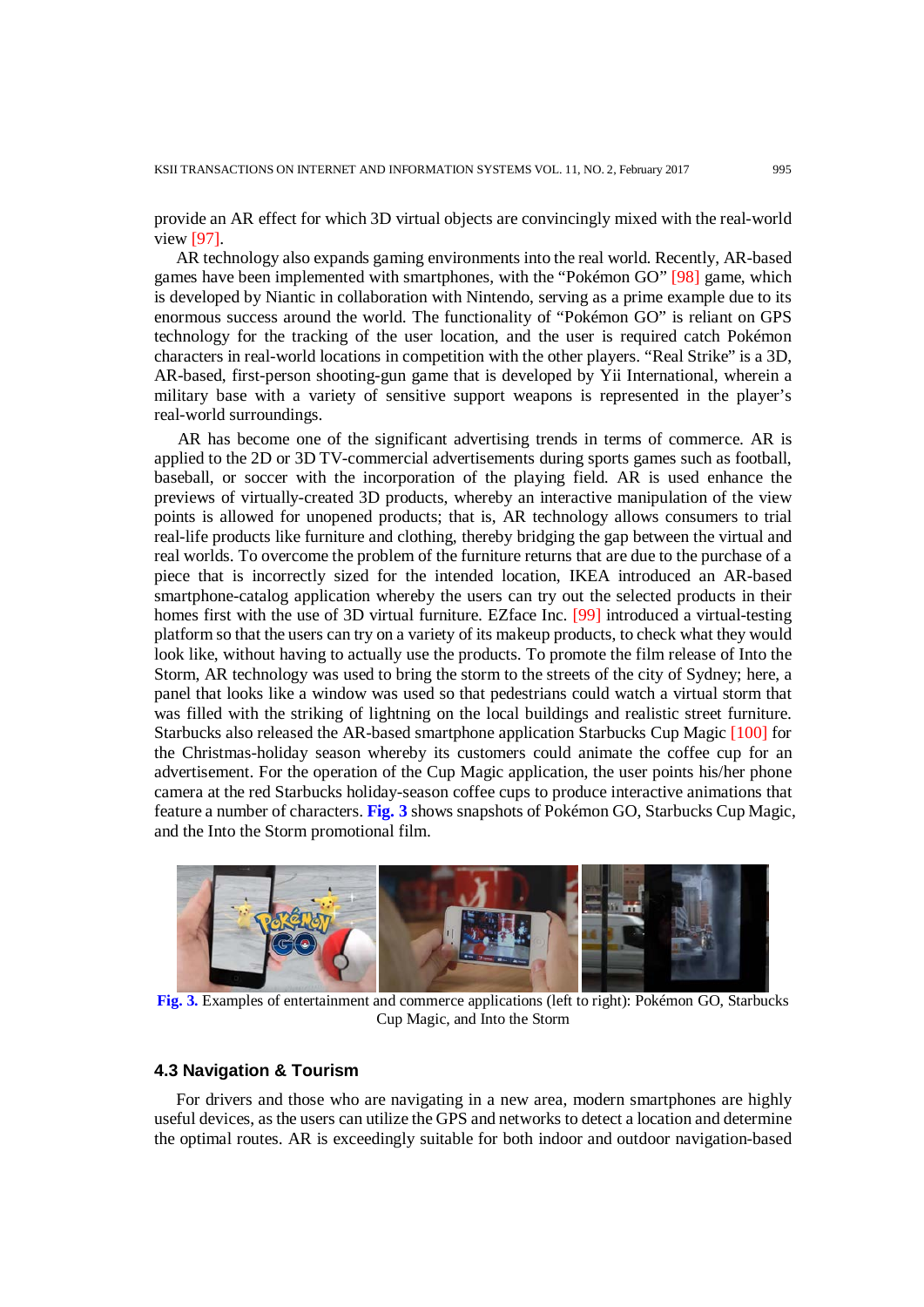services, as the related information regarding the user's surroundings can be inserted into a camera image based on the user's position. Many vehicle manufacturers have applied the heads-up displays that project the speed or the turn-by-turn directions on the windshield in the designs of their automobiles.

Field Trip [101] provides a wide variety of information regarding the user's surrounding environment through the display of a card that contains the details of the user's location for which the user does not need to click anything to obtain; additionally, it supports voice announcements via the Bluetooth connection. Numerous interesting places and experiences such as those regarding architecture, historical places and events, lifestyle, offers and deals, food and drink, movie locations, outdoor art, and obscure places of interest are supported in Field Trip. Garmin introduced the Varia Vision [102] device as an accessory of interest for cyclists. This device is an AR display that is mounted onto the cyclist's sunglasses for the display of key information such as turn-by-turn directions and smartphone notifications; furthermore, through the addition of a rearview radar, the user can receive alerts about cars that are approaching from behind.

AR is a simple and interactive technology that can be of assistance in not only the planning of trips and the booking of hotels, but also in the accessing of the information that will be relevant during the traveling process that is undertaken to reach the destination. Travel applications provide quick and easy access to trip-related information, such as the reviews of nearby locations, real-time weather forecasts, and the translations of foreign signs or menus. The Metro AR Pro [103] application automatically detects the city that the user is in and shows a list of the nearest subway and metro stations with the camera view. Wikitude is a location-based AR SDK for mobile applications that supports image recognition, tracking, 3D-model rendering, video overlay, and geo-location-related functions for application-development purposes. Yelp Monocle [104] allows the user to view nearby businesses with the use of his/her smartphone camera; that is, the business names and reviews that are displayed by the application are based on the direction that the user points the smartphone in Google Translate [105] supports the automatic translation of the foreign-language text that is framed with the use of a smartphone camera into the user's native language; this intuitive and useful AR technology becomes an essential application for travelers, as they do not need to type anything into the smartphone. **Fig. 4** shows some examples of the AR-based navigation and tourism applications.



**Fig. 4.** Examples of the navigation and tourism applications (left to right): Varia Vision, Field Trip, and Yelp Monocle

## **4.4 Medical & Construction**

The surgical AR can allow doctors to provide guidance, help, and support with valuable information during a surgical operation, or it can support the rehearsal or discussion of the operation, for which a realistic virtual version of the patient's organ is used, before the actual surgical operation [106, 107]. Shafi Ahmed [108] used Google Glass to perform the first-ever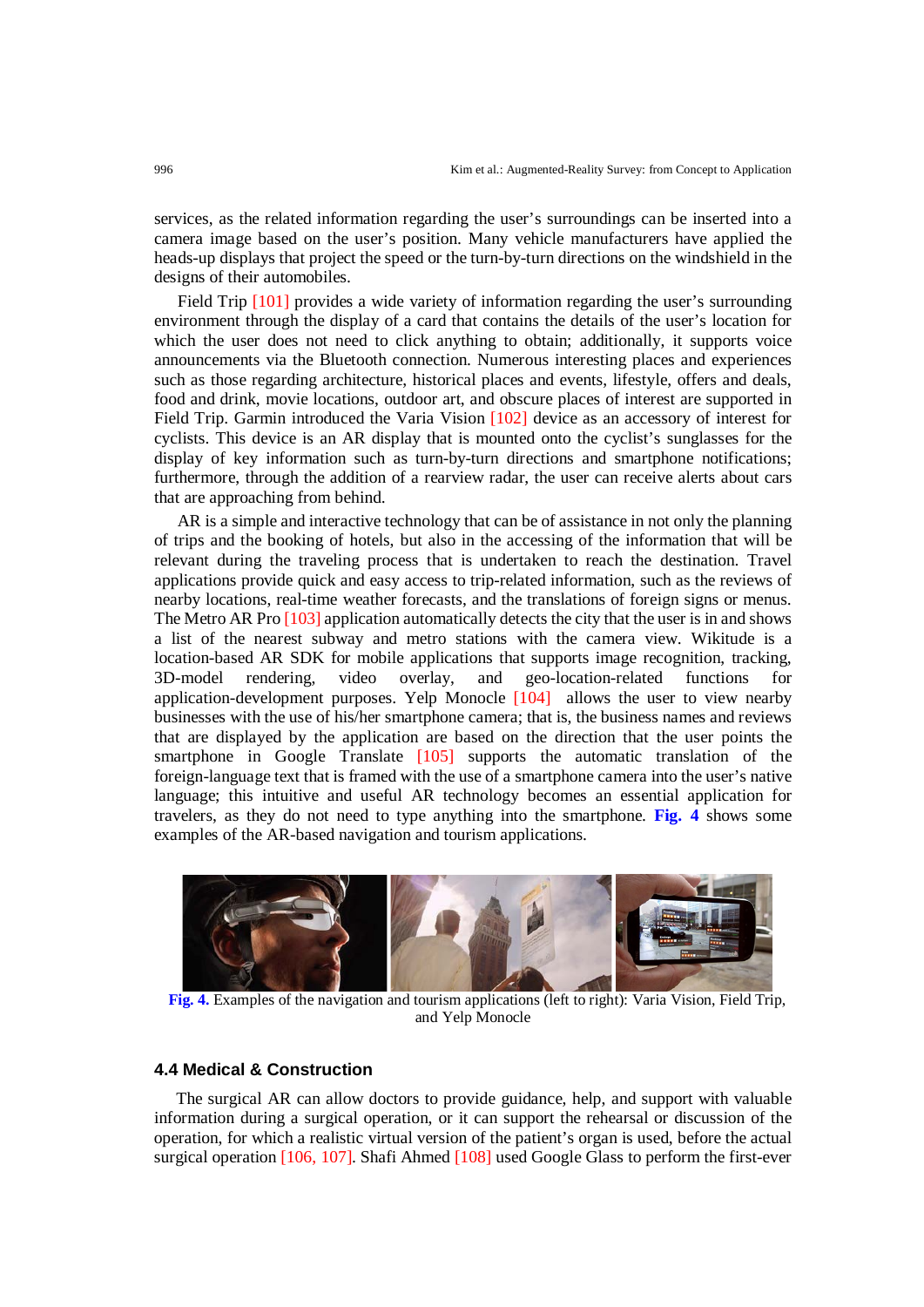live-stream surgical operation. The AR-based surgical training can improve the live-procedure operation experience of surgeons due to the function whereby information such as the patient diagnostics, radiological images, and physiological data is displayed. Through the advancement of the technology in the field of computer modeling and simulation, the quality and value of the 3D virtual patient, which is created from head to toe using MRI and CT images, have been increased, and doctors can now inspect the patient's body from any angle without having to undertake a surgical procedure. For the doctor, this approach supports the formulation of a more-accurate diagnosis while the physical impact regarding the patient is minimized. The operation of the AR technology of the AV400 Vein Viewing System [109] involves the use of a handheld scanner that projects onto the skin to show the location of the patient's veins. With the use of the AV400 device, the medical practitioner is 3.5 times more likely to precisely find a vein during the first injection attempt. Smart Specs [110] enhance the vision of legally blind or partially sighted people. The product is designed to enhance the visual appearance for the detection of large obstacles, such as walls, tables, doorways, and so on, in the absence of light; for this purpose, a 3D camera and Android are used with AR and computer-vision technologies to hide the background, and the edges and features are highlighted to provide a clear visibility. For Saagara AR [111], an innovative smartphone technology is applied to improve the user's health and raise the user's consciousness. The live view, which is generated by the user's smartphone camera, is augmented with audio and 3D graphics to deliver explanations of health and wellness concepts. The 3D graphics include deep breathing, meditation, and a 3D city that shows the benefits of healthy and active lifestyles.

With the advancements of the GPS and AR technologies, it has become possible to use smartphones for the visualization of the geo-referenced models of construction sites, underground structures, cables, and pipelines. AR can play a key role in the support of the construction teams in the construction field in terms of the attainment of their understanding of those construction processes that comprise varieties of systems and components. The architecture and construction industries will therefore be able to realistically visualize a project, and architects and designers will be abe to show their new building designs to clients as they would appear on the proposed sites. CityViewAR [112] is an AR-based smartphone application that allows the user to see the pre-earthquake city of Christchurch. The user can walk around the current city and see full-scaled 3D virtual models of on-site buildings before they were demolished, and pictures and written information are also included.

Bentley Systems [113] has developed a prototype application for the visualization of underground infrastructure that supports a slice-tool measurement of the inter-pipe distances. In addition, the user can add 3D pipeline data by using a ground-penetrating radar. For Smart Reality [114], the user aims his/her smartphone camera at a printed target to overlay 3D virtual objects, thereby facilitating an interactive projection, and it can be used with Oculus Rift and the Epson Moverio BT-200 smartglasses. BIMevoke has introduced the 3D Guided Maintenance application [115] that supports the integration of the user's existing information into 3D information. The application supports engineers in the repairing of pumps with superimposed 3D imagery, it provides the necessary tool information, and the AR technology illustrates the exact motion that is needed for the engineering performance. **Fig. 5** depicts examples of the AR-based medical health-care and construction applications.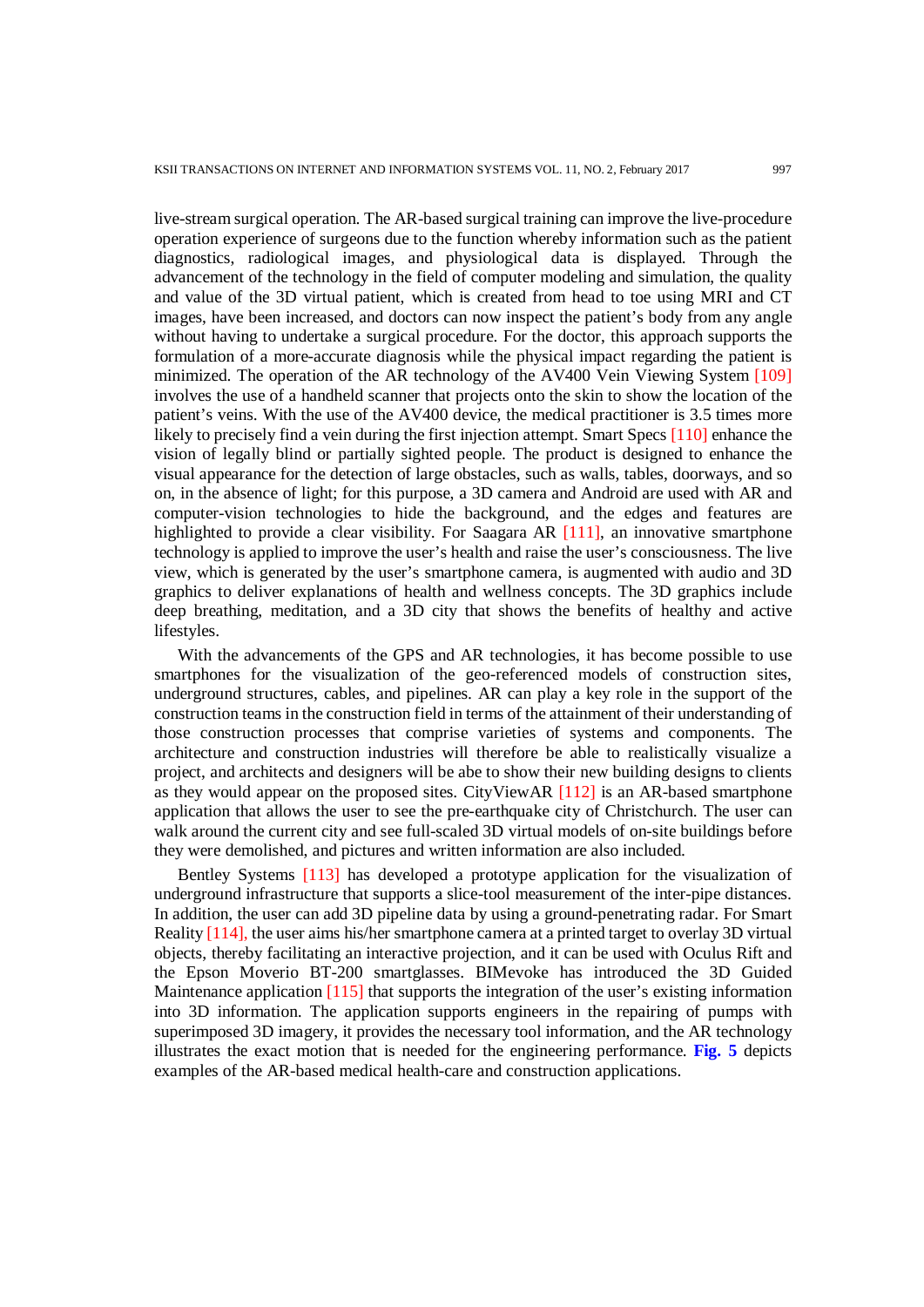

**Fig. 5.** Examples of the medical health-care and construction applications (left to right): Vein Viewing System, enhanced virtual excavation, and 3D Guided Maintenance

#### **5. Conclusion**

Augmented reality (AR) has evolved from an exploratory experiment for the supplementation of sensory channels in a well-controlled lab environment to a widespread enabling technology for a variety of interactive applications, and this progression is partly due to the advances in tracking, registration, and the display-device and associated-software fields. Its expansion, both in terms of technological maturity and the broader acceptance from the applications and user bases, indicates the further accelerated proliferation that has been expected. This paper contains a summary of the recent development of the core-AR and associated techniques with respect to the pertinent applications. Further, this paper provides a comprehensive review of the recent breakthroughs, and a comparative analysis of the tracking, sensing, display devices, SDKs, and the variety of emergent platforms is presented with key examples of the relevant applications.

#### **References**

- [1] I. Sutherland, "A head-mounted three dimensional display," in *Proc. of the Fall Joint Computer Conference*, pp. 757–764, Dec. 9-11, 1968. [Article\(CrossRefLink\)](http://dx.doi.org/10.1145/1476589.1476686)
- [2] google glasses, [Article\(CrossRefLink\)](https://www.google.com/glass/start/)
- [3] Gear VR, [Article\(CrossRefLink\)](http://www.samsung.com/global/galaxy/gear-vr/)
- [4] Ihsan Rabbi and Sehat Ullah, "A Survey on Augmented Reality Challenges and Tracking," *Acta Graphica* ,vol. 24, no 1-2, 2013. [Article\(CrossRefLink\)](https://www.researchgate.net/publication/236461845_A_Survey_of_Augmented_Reality_Challenges_and_Tracking)
- [5] Feng Zhou, Henry Been-Lirn Duh and Mark Billinghurst, "Trends in augmented reality tracking, interaction and display: A Review of Ten Years of ISMAR," in *Proc. of ISMAR '08: Proc. 7th International Symposium on Mixed and Augmented Reality*, pp. 193-202, September, 2008. [Article\(CrossRefLink\)](http://ieeexplore.ieee.org/abstract/document/4637362/)
- [6] Ronald T. Azuma, "A survey of augmented reality," *Presence: Teleoperators and Virtual Environments*, vol. 6, no.4, pp.355-385, August, 1997. **Article(CrossRefLink)**
- [7] D.W.F. van Krevelen and R. Poelman, "A survey of augmented reality technologies, applications and limitations," *The International Journal of Virtual Reality*, vol 9, no.2, pp.1-20, 2010. [Article\(CrossRefLink\)](http://citeseerx.ist.psu.edu/viewdoc/download?doi=10.1.1.454.8190&rep=rep1&type=pdf)
- [8] Julie Carmigniani, Borko Furht, Marco Anisetti, Paolo Ceravolo, Ernesto Damiani and Misa Ivkovic, "Augmented reality technologies, systems and application," *Multimedia Tools and Applications*, vol. 51, no. 1, pp. 341-377, January, 2011[. Article\(CrossRefLink\)](http://dx.doi.org/10.1007/s11042-010-0660-6)
- [9] X. Wang, S. K. Ong and A. Y. C. Nee, "A comprehensive survey of augmented reality assembly research," *Advances in Manufacturing*, vol. 4, no. 1, pp. 1-22, March, 2016. [Article\(CrossRefLink\)](http://dx.doi.org/10.1007/s40436-015-0131-4)
- [10] Federico Manuri and Andrea Sanna, "A survey on applications of augmented reality," *Advances in Computer Science: an International Journal*, vol. 5, issue 1, no. 19, pp. 18-27, January, 2016. [Article\(CrossRefLink\)](http://www.acsij.org/acsij/article/view/400)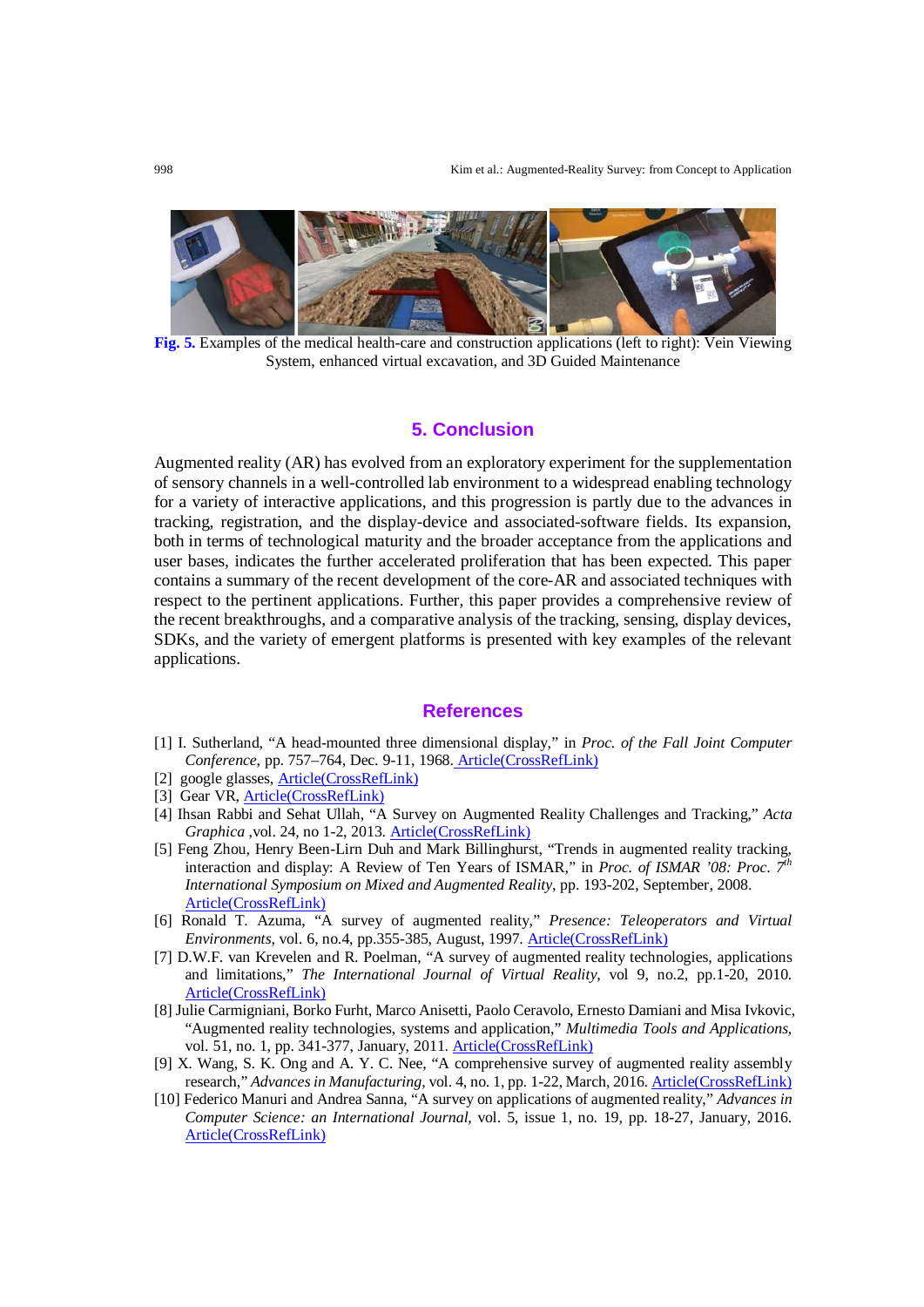- [11] R. Azuma and G. Bishop, "Improving static and dynamic registration in a see-through HMD," *Computer Grphics (Proceedings of SIGGRAPH '94)*, pp. 197-204, 1994. [Article\(CrossRefLink\)](http://dx.doi.org/10.1145/192161.192199)
- [12] M. Bajura and U. Neumann, "Dynamic registration correction in video-based augmented reality systems," *IEEE Computer Graphics and Applications*, vol. 15, no. 5, pp. 52-60, 1995. [Article\(CrossRefLink\)](http://dx.doi.org/10.1109/38.403828)
- [13] J. P. Mellor, "Enhanced reality visualization in a surgical environment," *Master's thesis, Dept.of Electrical Enginerring, MIT*, 1995. [Article\(CrossRefLink\)](http://citeseerx.ist.psu.edu/viewdoc/summary?doi=10.1.1.18.3364)
- [14] J. P. Mellor, "Realtime camera calibration for enhanced reality visualization," in *Proc. of Computer Vision, Virtual Reality, and Robotics in Medicine '95*, pp. 471-475, 1995. [Article\(CrossRefLink\)](http://download.springer.com/static/pdf/60/chp%253A10.1007%252F978-3-540-49197-2_62.pdf?originUrl=http%3A%2F%2Flink.springer.com%2Fchapter%2F10.1007%2F978-3-540-49197-2_62&token2=exp=1484764112%7Eacl=%2Fstatic%2Fpdf%2F60%2Fchp%25253A10.1007%25252F978-3-540-49197-2_62.pdf%3ForiginUrl%3Dhttp%253A%252F%252Flink.springer.com%252Fchapter%252F10.1007%252F978-3-540-49197-2_62*%7Ehmac=23394770f77968635a40a97058f622022106437065074a3b66de23e5a6f3a81b)
- [15] U. Neumann and Y. Cho, "A self-tracking augmented reality system," in *Proc. of Virtual Reality Software and Technology '96*, pp. 109-115, 1996[. Article\(CrossRefLink\)](https://pdfs.semanticscholar.org/e7f4/d55aad9bdc66b612ef3129d8f788b828215c.pdf)
- [16] A. State, G. Hirota, D. T. Chen, B. Garrett and M. Livingston, "Superior augmented reality registration by integrating landmark tracking and magnetic tracking," *Computer Graphics (Proceedings of SIGGRAPH '96)*, pp. 429-438, 1996. [Article\(CrossRefLink\)](http://dx.doi.org/10.1145/237170.237282)
- [17] T.H. Höllerer and S.K. Feiner, "Mobile Augmented Reality," *Telegeoinformatics: Location-based Computing and Services, CRC Press*, Mar. 2004. ISBN 0-4153-6976-2. [Article\(CrossRefLink\)](http://web.cs.wpi.edu/%7Egogo/courses/imgd5100/papers/Hollerer_AR_2004.pdf)
- [18] Markus Aleksy and Elina Vartiainen, "Visualization Approaches in Augmented Reality Applications," *Volume 9228 of the series Lecture Notes in Computer Science*, pp. 84-90, August 2015. [Article\(CrossRefLink\)](http://dx.doi.org/10.1007/978-3-319-23144-0_8)
- [19] Mobile augmented reality[, Article\(CrossRefLink\)](https://committee.tta.or.kr/data/weekly_view.jsp?news_id=3329)
- [20] Y.K. Chang, U.K. Woo, D.C. Kim and C.S. Shin, "Mobile Augmented Reality Technology Trend," *OSIA Standards & Technology Review*, vol.38, no.1, 2010. [Article\(CrossRefLink\)](http://icserv.gist.ac.kr/mis/publications/data/2010/%ED%8A%B9%EC%A7%9104v2_1.pdf)
- [21] Thomas P. Caudell and David W. Mizell, "Augmented reality: An application of heads-up display technology to manual manufacturing processes," *System Sciences,* in *Proc. of the Twenty-Fifth Hawaii International Conference on*, vol. 2, pp. 659–669, 1992. [Article\(CrossRefLink\)](http://dx.doi.org/10.1109/HICSS.1992.183317)
- [22] Optical Tracking Explained, [Article\(CrossRefLink\)](http://www.ps-tech.com/3d-technology/optical-tracking)
- [23] Positional tracking, **Article(CrossRefLink)**
- [24] Yuko Uematsu and Hideo Saito, "Vision-based Augmented Reality Applications," *Computer vision I-Tech*, Vienna, Austria, 2008. [Article\(CrossRefLink\)](http://cdn.intechopen.com/pdfs/5207/InTech-Vision_based_augmented_reality_applications.pdf)
- [25] U. Neumann and A. Majoros, "Cognitive, performance and systems issues for augmented reality applications in manufacturing and maintenance," *IEEE Virtual Reality Annual International Symposium*, pp. 4-11. 1998. [Article\(CrossRefLink\)](http://dx.doi.org/10.1109/VRAIS.1998.658416)
- [26] D. H. Shin and P.S. Dunston, "Identification of application areas for augmented reality in industrial construction based on technology suitability," *Automation in Construction*, vol. 17, pp. 882-894, 2008. [Article\(CrossRefLink\)](http://dx.doi.org/10.1016/j.autcon.2008.02.012)
- [27] Akash Bapat, Enrique Dunn and Jan-michael Frahm, "Kilo-Hertz 6-DoF visual tracking using an egocentric cluster of rolling shutter cameras," in *Proc. of Mixed and Augmented Reality(ISMAR), 15th IEEE International Symposium on*, 201[6 Article\(CrossRefLink\)](http://dx.doi.org/10.1109/TVCG.2016.2593757)
- [28] C. Harris and M. Stephens, "A combined corner and edge detector," in *Proc. of Fourth Alvey Vision Conference*, pp. 147-151, 1988. Article(CrossRefLink)
- [29] S. M. Smith and J. M. Brady, "SUSAN a new approach to low-level image processing," *International Journal of Computer Vision*, vol. 23, no. 1, pp. 45-78, 1997[. Article\(CrossRefLink\)](http://dx.doi.org/10.1023/A:1007963824710)
- [30] E. Rosten, "Machine Learning for High-speed Corner Detection," in *Proc. of 9th European Conference on Computer Vision*, pp. 430-443, May.2006[. Article\(CrossRefLink\)](http://dx.doi.org/10.1007/11744023_34)
- [31] G. Hua and A. Akbarzadeh, "A robust elastic and partial matching metric for face recognition," in *Proc. of 2009 IEEE 12th International Conference on Computer Vision*, pp. 2082-2089, September , 2009. Article(CrossRefLink**)**
- [32] D.G. Lowe, "Distinctive image features from scale-invariant keypoints," *International journal of computer vision*, vol. 60, no. 2, pp. 91-110, 2004[. Article\(CrossRefLink\)](http://dx.doi.org/10.1023/B:VISI.0000029664.99615.94)
- [33] H. Bay, T. Tuytelaars and L. Van Gool, "Surf: Speeded up robust features," in *Proc. of European Conference on Computer Vision*, 2006[. Article\(CrossRefLink\)](http://dx.doi.org/10.1023/B:VISI.0000029664.99615.94)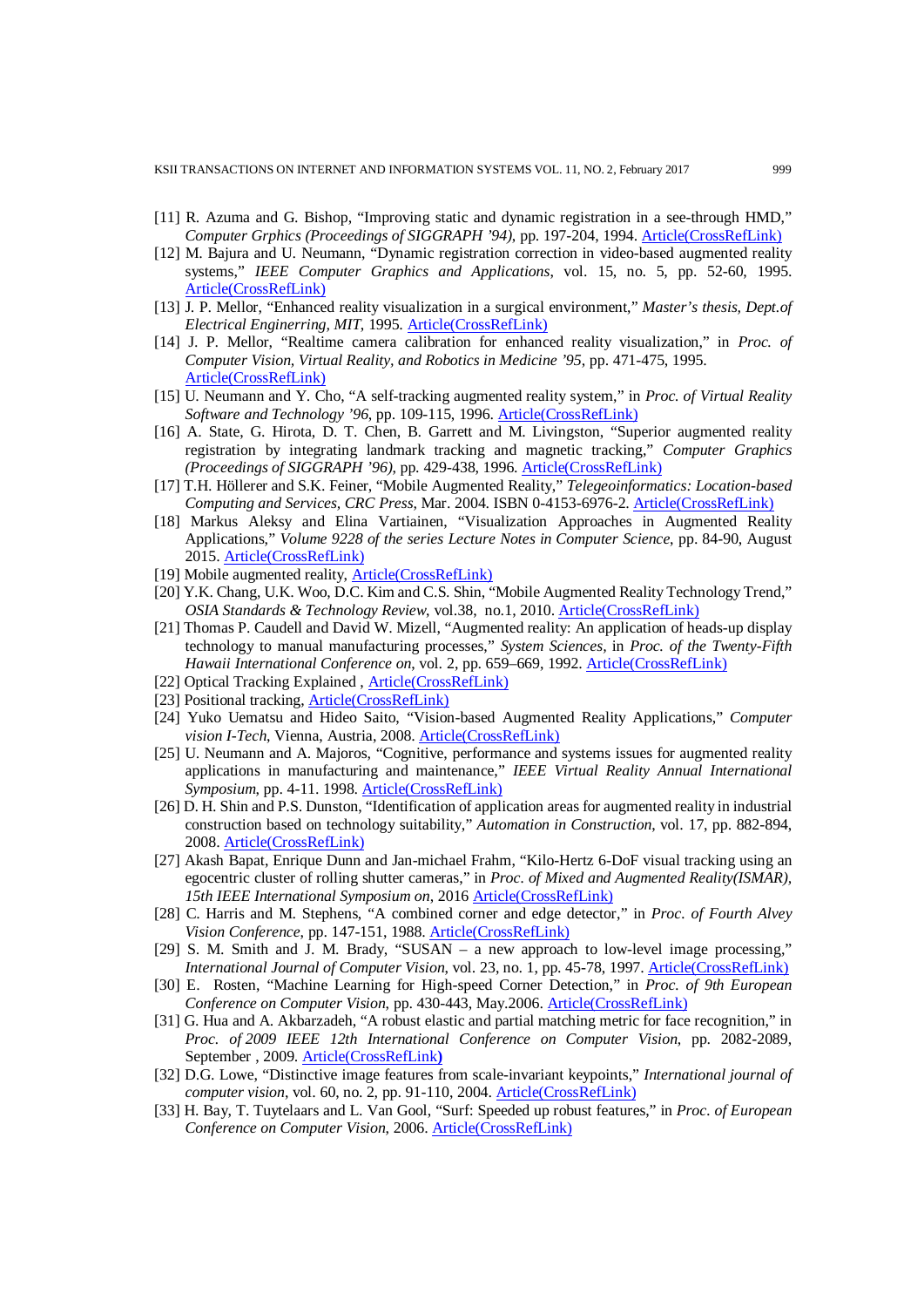- [34] Michael Calonder, Vincent Lepetit, Christoph Strecha, and Pascal Fua, "BRIEF: Binary Robust Independent Elementary Features," in *Proc. of 11th European Conference on Computer Vision (ECCV), Heraklion, Crete. LNCS Springer*, September ,2010. [Article\(CrossRefLink\)](http://dx.doi.org/10.1007/978-3-642-15561-1_56)
- [35] Ethan Rublee, Vincent Rabaud, Kurt Konolige and Gary R. Bradski, "ORB: An efficient alternative to SIFT or SURF," in *Proc. of 2011 International conference on computer vision, IEEE*, pp. 2564-2571, 2011. Article(CrossRefLink)
- [36] M. Ozuysal, P. Fua and V. Lepetit, "Fast Keypoint Recognition in Ten Lines of Code," in *Proc. of IEEE Conference of Computer Vision and Pattern Recognition, July.2007.* Article(CrossRefLink)
- [37] B. Lee and J. Chun, "Interactive manipulation of augmented objects in marker-less AR using vision based hand interaction," in *Proc. of 7th International Conference on Information Technology*, pp. 398-403, 2010[. Article\(CrossRefLink\)](http://dx.doi.org/10.1109/ITNG.2010.36)
- [38] Tan W, Liu U and Dong Z, "Robust monocular SLAM in dynamic environments," in *Proc. of the 12th IEEE international symposium on mixed and augmented reality (ISMAR 2013),* Adelaide, pp. 209-218, 2013[. Article\(CrossRefLink\)](http://dx.doi.org/10.1109/ISMAR.2013.6671781)
- [39] Petit A, Marchand E and Kanani K, "Augmenting markerless complex 3D objects by combining geometrical and color edge information," in *Proc. of the 12th IEEE International Symposium on Mixed and Augmented Reality (ISMAR)*, Adelaide, pp. 287-288, 2013. [Article\(CrossRefLink\)](http://dx.doi.org/10.1109/ISMAR.2013.6671808)
- [40] Eric Marchand, Hideaki Uchiyama and Fabien Spindler, "Pose estimation for augmented reality: a hands-on survey," *IEEE Transactions on Visualization and Computer Graphics, Institute of Electrical and Electronics Engineers*, 2016. [Article\(CrossRefLink\)](http://dx.doi.org/10.1109/TVCG.2015.2513408)
- [41] C.E. Hughes, C. B. Stapleton, D.E. Hughes and E. M. Smith, "Mixed reality in education, entertainment, and training," *IEEE Computer Graphics and Applications*, pp. 24-30, 2005. [Article\(CrossRefLink\)](http://dx.doi.org/10.1109/MCG.2005.139)
- [42] G. Schall, A. Mulloni and G. Reitmayr, "North-centred orientation tracking on mobile phones," *Mixed and Augmented Reality(ISMAR),* in *Proc. of the 9th IEEE International Symposium*, 2010. [Article\(CrossRefLink\)](http://dx.doi.org/10.1109/ISMAR.2010.5643600)
- [43] G. Bleser, G. Hendeby and M. Miezal, "Using egocentric vision to achieve robust inertial body tracking under magnetic disturbances," in *Proc. of Mixed and Augmented Reality(ISMAR), 10th IEEE International Symposium*, 2011. [Article\(CrossRefLink\)](http://dx.doi.org/10.1109/ISMAR.2011.6092528)
- [44] Augmented reality, Article(CrossRefLink)
- [45] J.S. Bang and U.J. Choi, "The Trend of Technology and Prospect of Augmented Reality," *Emerging Issue Report*, KISTI, 2008. [Article\(CrossRefLink\)](http://dx.doi.org/10.1109/ISMAR.2008.4637362)
- [46] Magic make-up mirror[, Article\(CrossRef Link\)](http://www.dailymail.co.uk/femail/article-1370892/Shiseidos-magic-make-mirror-try-dozens-)
- [47]Pereira, Pedro, Nuno Matos, and Adérito Marcos, "ARK: augmented reality kiosk," *Human-Computer Interaction–Theory and Practice(PART II), Edited by Constantine Stephanidis, Julie Jacko(Vol. 2 of the Proceedings of HCI International 2003, 22-27 June, Crete, Greece)* pp.168-172, 2003. ISBN: 0-8058-4931-[9 Article\(CrossRef Link\)](http://publica.fraunhofer.de/documents/N-19723.html)
- [48]S. E. Reed, O. Kreylos, S. Hsi, L. H. Kellogg, G. Schladow, M. B. Yikilmaz, H. Segale, J. Silverman, S. Yalowitz and E. Sato, "Shaping watersheds exhibit: An interactive, augmented reality sandbox for advancing earth science education," in *Proc. of AGU Fall Meeting Abstracts* ,vol. 1, pp. 1, December, 2014. [Article\(CrossRef Link\)](http://adsabs.harvard.edu/abs/2014AGUFMED34A..01R)
- [49] Mauro Figueiredo, Maria-Ángeles Cifredo-Chacón and Vítor Gonçalves, "Learning Programming and Electronics with Augmented Reality," *Universal Access in Human-Computer Interaction. Users and Context Diversity, Volume 9739 of the series Lecture Notes in Computer Science*, pp 57-64, 2016[. Article\(CrossRef Link\).](http://dx.doi.org/10.1007/978-3-319-40238-3_6)
- [50] James Swanson, "MFS Launches Fund," *Fund Action*, 2014. ISSN: 1054-5956. Article(CrossRef Link)
- [51] Aiteanu, Dorin, Bernd Hillers, and A. Graser, "A step forward in manual welding: demonstration of augmented reality helmet," *Mixed and Augmented Reality,* in *Proc. of The Second IEEE and ACM International Symposium on, IEEE*, 2003. Article(CrossRef Link)
- [52] Microsoft HoloLens, [Article\(CrossRef Link\)](https://www.cnet.com/news/microsoft-hololens-explained-how-it-works-and-why-its-different/)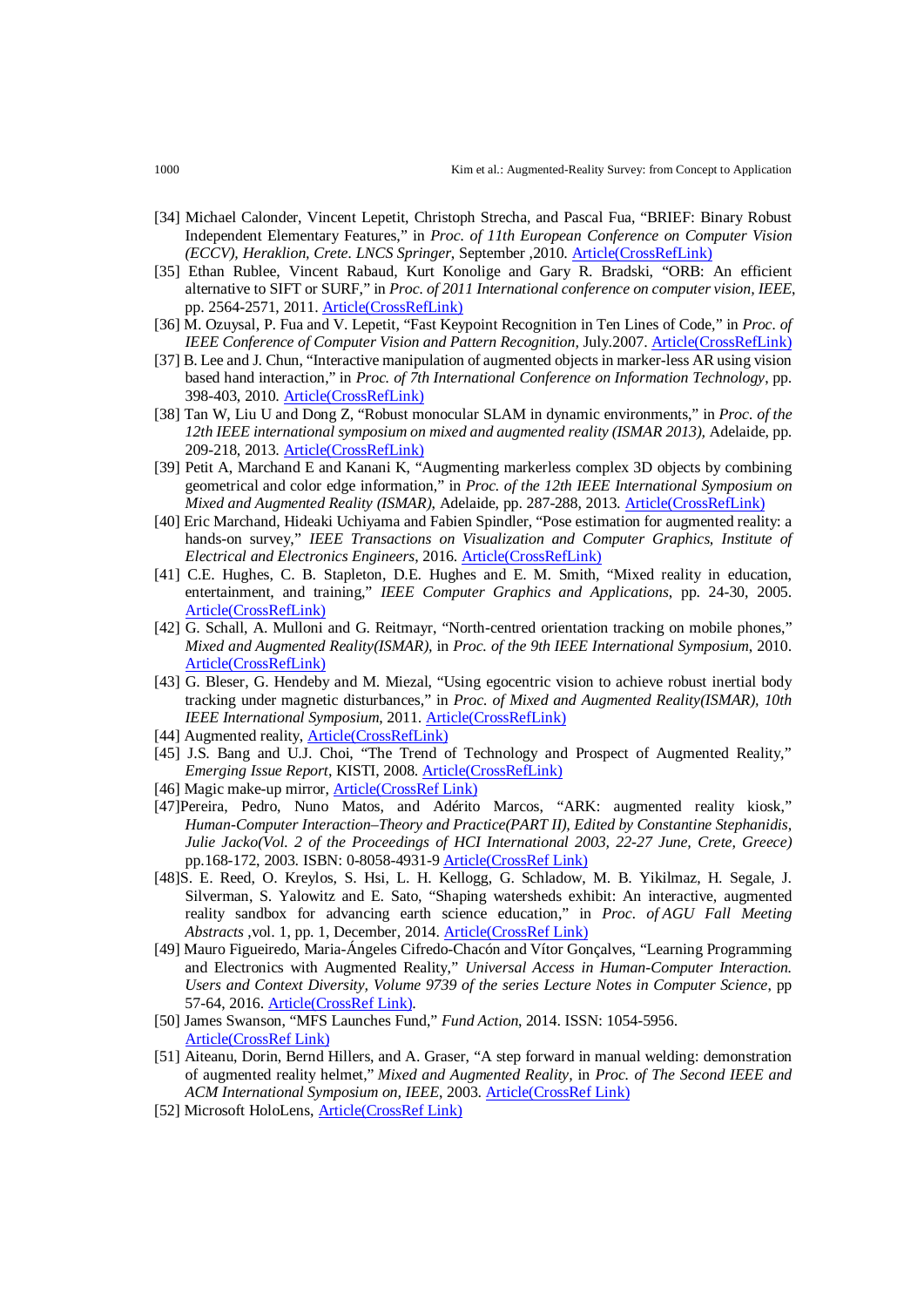KSII TRANSACTIONS ON INTERNET AND INFORMATION SYSTEMS VOL. 11, NO. 2, February 2017 1001

- [53] Z. Lv, L. Feng, H. Li, and S. Feng, "Hand-free motion interaction on google glass," *SIGGRAPH Asia 2014 Mobile Graphics and Interactive Application, ACM*, pp.21, 2014. [Article\(CrossRef Link\)](http://dx.doi.org/10.1145/2669062.2669066)
- [54] Vuzix Augmented product, [Article\(CrossRef Link\).](https://www.vuzix.com/)
- [55] Meta 2 Development Kit, [Article\(CrossRef Link\).](https://www.metavision.com/)
- [56] LAFORGE Shima[, Article\(CrossRef Link\).](http://www.laforgeoptical.com/)
- [57] ATHEER AiR™, [Article\(CrossRef Link\).](http://www.atheerair.com/)
- [58] IEEE Spectrum Augmented Reality in a Contact Lens, [Article\(CrossRef Link\),](http://spectrum.ieee.org/biomedical/bionics/augmented-reality-in-a-contact-lens/eyesb1)
- [59] D. Stredney and S. J. Weghorst, "The virtual retinal display: a new technology for virtual reality and augmented vision in medicine," *Medicine Meets Virtual Reality: Art, Science, Technology: Healthcare (R) Evolution*, vol. 50, pp.252, 1998. ISSN 0926-9630 [Article\(CrossRef Link\)](https://www.ncbi.nlm.nih.gov/pubmed/10180549)
- [60] Chryssi Birliraki, George Margetis , Nikolaos Patsiouras, Giannis Drossis and Constantine Stephanidis, "Enhancing the Customers' Experience Using an Augmented Reality Mirror," in *Proc. of HCI International 2016 – Posters' Extended Abstracts, Volume 618 of the series Communications in Computer and Information Science* , pp 479-484, 2016. [Article\(CrossRef Link\)](http://dx.doi.org/10.1007/978-3-319-40542-1_77)
- [61] VR Interfaces Phantom, [Article\(CrossRef Link\)](http://www.virtualworldlets.net/Shop/ProductsDisplay/VRInterface.php?ID=137%23Overview)
- [62] Abdulmotaleb El Saddik, Mauricio Orozco, Mohamad Eid and Jongeun Cha, "Multimedia Haptics," *Haptics Technologies, Part of the series Springer Series on Touch and Haptic Systems* pp 145-182, 2011. [Article\(CrossRef Link\)](http://dx.doi.org/10.1007/978-3-642-22658-8_6)
- [63] Maestro AR™[, Article\(CrossRef Link\)](http://www.mimicsimulation.com/products/maestro-ar/)
- [64] Dhiraj Amin and Sharvari Govilkar, "Comparative study of augmented reality SDKs," *International Journal on Computational Science & Applications (IJCSA)*, vol.5, no.1, 2015. [Article\(CrossRef Link\)](https://www.researchgate.net/publication/276855764_Comparative_Study_of_Augmented_Reality_Sdk)
- [65] Steve Bourgeois , Boris Meden , Vincent Gay-Bellile , Mohamed Tamaazousti and Sebastian Knodel, "Modeling, Tracking, Annotating and Augmenting a 3D Object in less than 5 Minutes," *Vision and Content Engineering Laboratory, Point Courrier 94, Gif-sur-Yvette, F-91191 France*, 2016. [Article\(CrossRef Link\)](http://studierstube.icg.tugraz.at/ISMARTrackingWorkshop/papers/bourgeois_etal_tmat13.pdf)
- [66] Sylvain Cardin, [Howard Ogden,](http://dl.acm.org/author_page.cfm?id=99658984833&coll=DL&dl=ACM&trk=0&cfid=680057994&cftoken=65008682) [Daniel Perez-Marcos,](http://dl.acm.org/author_page.cfm?id=81413599336&coll=DL&dl=ACM&trk=0&cfid=680057994&cftoken=65008682) [John Williams](http://dl.acm.org/author_page.cfm?id=99658985470&coll=DL&dl=ACM&trk=0&cfid=680057994&cftoken=65008682) and [Tomo Ohno,](http://dl.acm.org/author_page.cfm?id=99658985391&coll=DL&dl=ACM&trk=0&cfid=680057994&cftoken=65008682) "Neurogoggles for Multimodal Augmented Reality," in *Proc. of the 7th Augmented Human International Conference 2016*, no. 48, 2016. [Article\(CrossRef Link\)](http://dx.doi.org/10.1145/2875194.2875242)
- [67] Jinwook, ShimYoonsik, Yang Nahyung, Kang Jonghoon, SeoTack-Don Han, "Gesture-based interactive augmented reality content authoring system using HMD," *Virtual Reality*, vol 20, [Issue](http://link.springer.com/journal/10055/20/1/page/1) 1, pp 57–69, 2016. [Article\(CrossRef Link\)](http://dx.doi.org/10.1007/s10055-016-0282-z)
- [68] Giles Westerfield, Antonija Mitrovic and Mark Billinghurst, "Intelligent Augmented Reality Training for Motherboard Assembly," *International Journal of Artificial Intelligence in Education*, vol. 25, Issue 1, pp. 157-172, 2015. [Article\(CrossRef Link\)](http://dx.doi.org/10.1007/s40593-014-0032-x)
- [69] Zhihan Lv, Alaa Halawani, Shengzhong Feng, Shafiq ur Réhman and Haibo Li, "Touch-less interactive augmented reality game on vision-based wearable device," *Personal and Ubiquitous Computing* , vol. 19, Issue 3, pp. 551–567, 2015. [Article\(CrossRef Link\)](http://dx.doi.org/10.1007/s00779-015-0844-1)
- [70] Joaquín ,Cubillo Sergio Martin, Manuel Castro and Ivica Boticki, "Preparing augmented reality learning content should be easy: UNED ARLE—an authoring tool for augmented reality learning environments," *Computer Applications in Engineering Education*, vol. 23, Issue 5, pp. 778–789, 2015. [Article\(CrossRef Link\)](http://onlinelibrary.wiley.com/doi/10.1002/cae.21650/abstract)
- [71] Anuruddha Hettiarachchi and Daniel Wigdor, "Annexing Reality: Enabling Opportunistic Use of Everyday Objects as Tangible Proxies in Augmented Reality," in *Proc. of the 2016 CHI Conference on Human Factors in Computing Systems*, pp. 1957-1967, 2016. [Article\(CrossRef Link\)](http://dx.doi.org/10.1145/2858036.2858134)
- [72] [Robin De Croon, Joris Klerkx and Erik Duval, "A Proof-of-Concept Visualization to Increase](https://en.wikipedia.org/w/index.php?title=JavaCV&action=edit&redlink=1)  [Comprehension of Personal Medication Schemes,"](https://en.wikipedia.org/w/index.php?title=JavaCV&action=edit&redlink=1) in *Proc. of 2016 10th International Conference [On Pervasive Computing Technologies For Healthcare \(PervasiveHealth\)](https://en.wikipedia.org/w/index.php?title=JavaCV&action=edit&redlink=1)*, pp.1-8, 2016. [Article\(CrossRef Link\)](https://lirias.kuleuven.be/.../1/20160311-ph2016-camready1.pdf)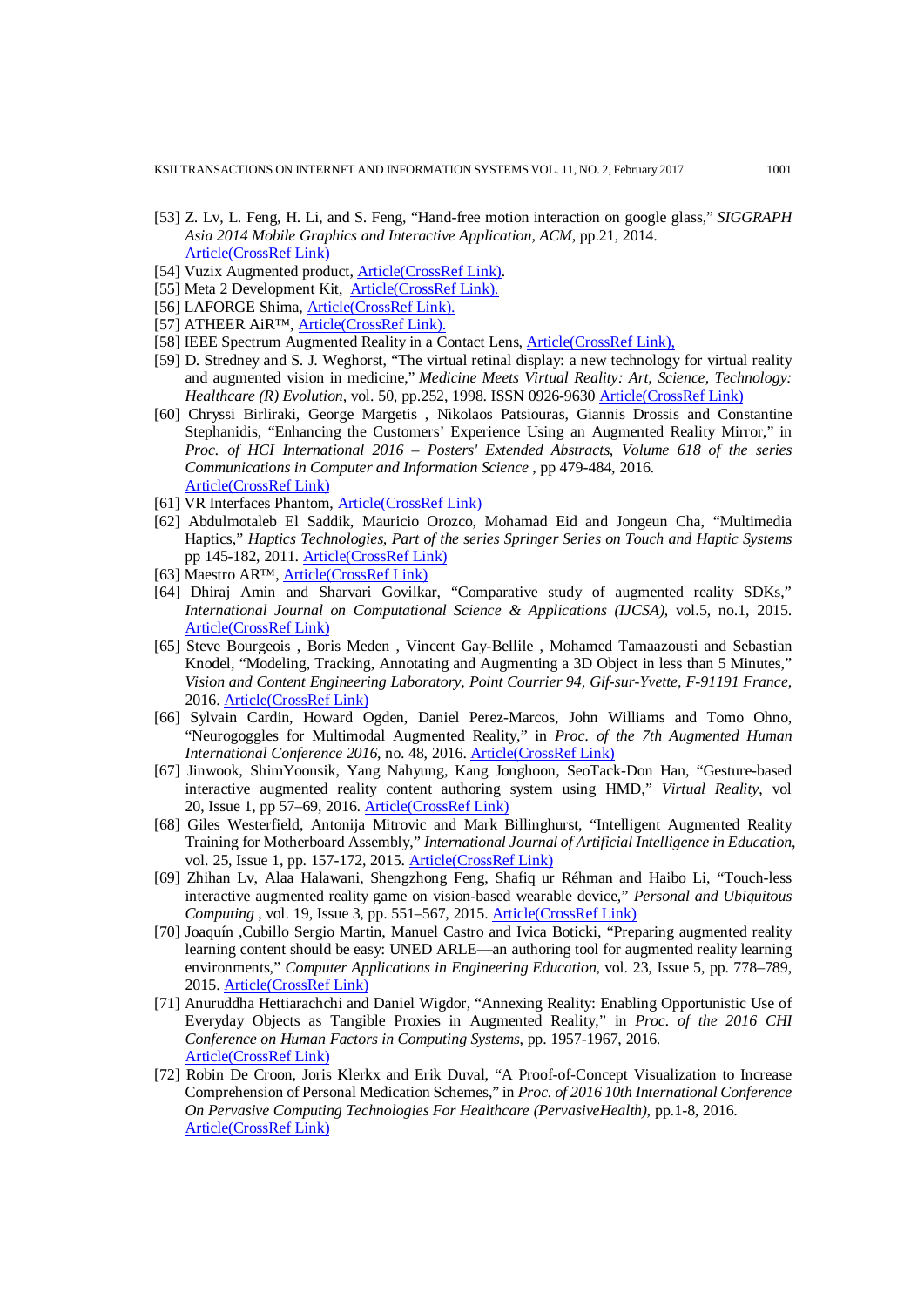- [73] Julio Cabero and Julio Barroso, "Posibilidades educativas de la Realidad Aumentada," *NEW APPROACHES IN EDUCATIONAL RESEARCH*, vol. 5, no. 1, pp. 46-52, 2016. [Article\(CrossRef Link\)](http://dx.doi.org/10.7821/naer.2016.1.140)
- [74] Franceli L. Cibrian, Deysi H. Ortega, Lizbeth Escobedo and Monica Tentori, "Reflections from a Long-term Deployment Study to Design Novel Interactive Surfaces for Children with Autism," *Ambient Intelligence for Health*, Volume 9456 of the series Lecture Notes in Computer Science, pp. 167-176, 2015[. Article\(CrossRef Link\)](http://dx.doi.org/10.1007/978-3-319-26508-7_17)
- [75] Ohan Oda, Carmine Elvezio, Mengu Sukan, Steven Feiner and Barbara Tversky, "Virtual Replicas for Remote Assistance in Virtual and Augmented Reality," in *Proc. of UIST '15 Proceedings of the 28th Annual ACM Symposium on User Interface Software & Technology*, pp. 405-415, 2015. [Article\(CrossRef Link\)](http://dl.acm.org/citation.cfm?id=2807497)
- [76] Marianna Kopsida, Ioannis Brilakis and Patricio Antonio Vela, "A Review of Automated Construction Progress Monitoring and Inspection Methods," in *Proc. of the 32nd CIB W78 Conference 2015*, pp.421-431, 2015[. Article\(CrossRef Link\)](http://dx.doi.org/10.1145/2807442.2807497)
- [77] Kaikai Liu and Xiaolin Li, "Enabling Context-Aware Indoor Augmented Reality via Smartphone Sensing and Vision Tracking," *ACM Transactions on Multimedia Computing, Communications, and Applications (TOMM*), vol. 12, Issue 1, no. 15, 2015[. Article\(CrossRef Link\)](http://dx.doi.org/10.1145/2808208)
- [78] George Koutromanos, Alivisos Sofos and Lucy Avraamidou, "The use of augmented reality games in education: a review of the literature," *Educational Media International*, vol. 52, Issue 4, pp. 253-271, 2015[. Article\(CrossRef Link\)](http://dx.doi.org/10.1080/09523987.2015.1125988)
- [79] Gravity jack, [Article\(CrossRef Link\)](http://gravityjack.com/)
- [80] Vlasios Kasapakis , Damianos Gavalas, "Determining Field of View in Outdoors Augmented Reality Applications," *Ambient Intelligence, Volume 9425 of the series Lecture Notes in Computer Science*, pp 344-348, 2015[. Article\(CrossRef Link\)](http://dx.doi.org/10.1007/978-3-319-26005-1_23)
- [81] Gheric Speiginer, Blair MacIntyre , Jay Bolter, Hafez Rouzati, Amy Lambeth, Laura Levy, Laurie Baird, Maribeth Gandy, Matt Sanders and 4 more, "The Evolution of the Argon Web Framework Through Its Use Creating Cultural Heritage and Community–Based Augmented Reality Applications," *Human-Computer Interaction: Users and Contexts, Volume 9171 of the series Lecture Notes in Computer Science*, pp.112-124, 2015[. Article\(CrossRef Link\)](http://dx.doi.org/10.1007/978-3-319-21006-3_12)
- [82] Lamees Mahmoud Mohd Said Al Qassem, Hessa Al Hawai, Shayma Al Shehhi, M. Jamal Zemerly and Jason W. P. Ng, "AIR- EDUTHCH: Augmented immersive reality (AIR) technology for high school Chemistry education," in *Proc. of 2016 IEEE Global Engineering Education Conference (EDUCON)*, DOI: 10.1109/EDUCON.2016.7474650, Electronic ISSN: 2165-9567, 2016. [Article\(CrossRef Link\)](http://dx.doi.org/10.1109/EDUCON.2016.7474650)
- [83] STAR 1200XLD, [Aritcle\(CrossRef Link\)](https://www.vuzix.com/Products/LegacyProduct/6Thuy)
- [84] Microsoft HoloLens, [Article\(CrossRef Link\)](https://www.microsoft.com/microsoft-hololens/en-us)
- [85] Google Magic Leap, [Article\(CrossRef Link\)](https://www.magicleap.com/)
- [86] Feiner, Steven and MacIntyre, Blair and Seligmann, Dorée, "Annotating the real world with knowledge-based graphics on a see-through head-mounted display," in *Proc. of the conference on Graphics interface'92, pp. 78-85*, 1992. [Article\(CrossRef Link\)](http://graphicsinterface.org/wp-content/uploads/gi1992-10.pdf)
- [87] R. T. Whitaker, C. Crampton, D. E. Breen, M. Tuceryan, and E. Rose, "Object calibration for augmented reality," *Computer Graphics Forum, Wiley Online Library*, pp. 15-27, 1995. [Article \(CrossRef Link\)](https://pdfs.semanticscholar.org/9628/9f44235a00c717f6697da715e5b689313daf.pdf)
- [88] Hyundai Virtual Guide[, Article\(CrossRef Link\)](https://play.google.com/store/apps/details?id=com.hyundaiusa.vr&hl=en)
- [89] Hannes Kaufmann and Dieter Schmalstieg, "Mathematics and geometry education with collaborative augmented reality," *Computers & Graphics*, vol. 27, no. 3, pp. 339-345, June, 2003. Article(CrossRef Link)
- [90] AR Flashcards[, Article\(CrossRef Link\)](http://arflashcards.com/)
- [91] Anatomy 4D, **Article(CrossRef Link)**
- [92] Elements 4D[, Article\(CrossRef Link\)](http://elements4d.daqri.com/)
- [93] Arloon Geometry, [Article\(CrossRef Link\)](http://www.arloon.com/en/apps/arloon-geometry/)
- [94] SkyView[, Article\(CrossRef Link\)](http://www.terminaleleven.com/skyview/iphone/)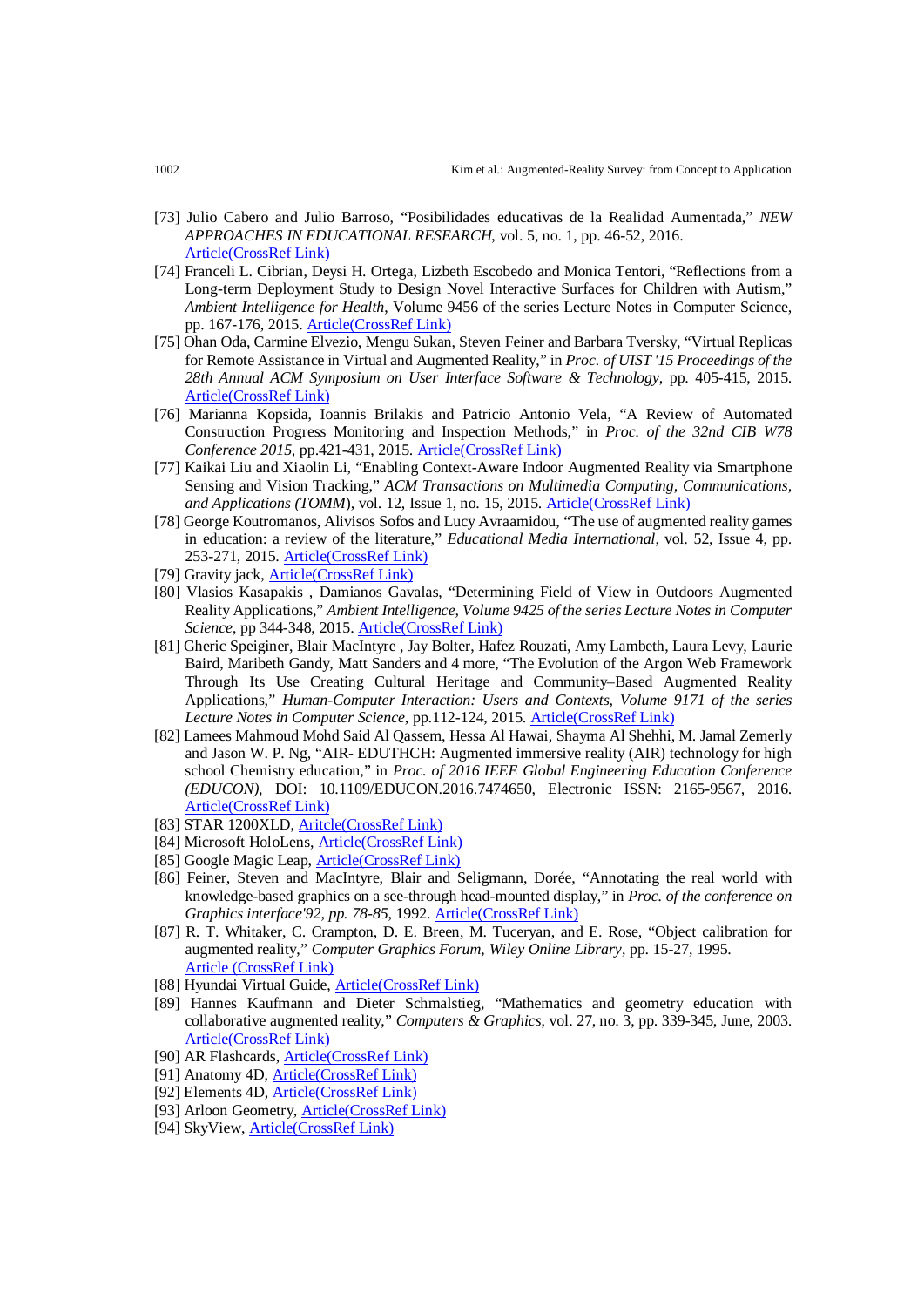KSII TRANSACTIONS ON INTERNET AND INFORMATION SYSTEMS VOL. 11, NO. 2, February 2017 1003

- [95] R. Cavallaro, "The FoxTrax Hockey Puck Tracking System," *IEEE Computer Graphics and Applications*, vol. 17, no. 2, pp. 6-12, April, 1997. [Article\(CrossRef Link\)](http://dx.doi.org/10.1109/38.574652)
- [96] R. Azuma, Y. Balliot, R. Behringer, S. Feiner, S. Julier and B. MacIntyre, "Recent Advances in Augmented Reality," Computers & Graphics, vol. 21, no. 6, pp. 34-47, November, 2001. [Article\(CrossRef Link\)](http://dx.doi.org/10.1109/38.963459)
- [97] J. Pair, J. Wilson, J. Chastine and M. Gandy, "The Duran Duran Project: The Augmented Reality Toolkit in Live Performance," T*he First IEEE International Augmented Reality Toolkit Workshop*, vol.1, 2002[. Article\(CrossRef Link\)](http://www.laboratory4.com/wp-content/uploads/2009/07/DuranDuranaugmentedreality_ART02.pdf)
- [98] Pokémon GO, [Article\(CrossRef Link\)](http://www.pokemongo.com/)
- [99] EZface, [Article\(CrossRef Link\)](http://www.ezface.com/)
- [100] Starbucks Cup Magic, [Article\(CrossRef Link\)](https://news.starbucks.com/news/starbucks-holiday-red-cups-come-to-life-signaling-the-return-of-the-merries)
- [101] Field Trip[, Article\(CrossRef Link\)](https://www.fieldtripper.com/)
- [102] Varia Vision, [Article\(CrossRef Link\)](https://buy.garmin.com/en-US/US/into-sports/cycling/varia-vision-in-sight-display/prod530536.html)
- [103] Metro AR Pro[, Article\(CrossRef Link\)](https://itunes.apple.com/us/app/metro-ar-pro/id363494443?mt=8)
- [104] Yelp Monocle, [Article\(CrossRef Link\)](https://www.yelp.co.uk/)
- [105] Google Translate[, Article\(CrossRef Link\)](https://play.google.com/store/apps/details?id=com.google.android.apps.translate&hl=en)
- [106] T. Hakky, R.M. Daniel, I. Larry, E.S. Philippe, E. C. Rafael, "Augmented Reality Assisted Urologic Surgery (ARAUS): A surgical training tool," *The Journal of Urology*, vol. 193, no. 4, pp.e271, May, 2015[. Article\(CrossRef Link\)](http://www.sciencedirect.com/science/article/pii/S0022534715015657)
- [107] Peters and Terry, "Augmented-Reality Assisted Surgery on the Beating Heart," *IEEE Toronto*, 2015. [Article\(CrossRef Link\)](http://ewh.ieee.org/r7/toronto/events/may2115.html)
- [108] Virtual and augmented reality in surgical training: an interview with Dr Shafi Ahmed, [Article\(CrossRef Link\)](http://www.news-medical.net/news/20160115/Virtual-and-augmented-reality-in-surgical-training-an-interview-with-Dr-Shafi-Ahmed.aspx)
- [109] AccuVein Vein Viewing System, [Article\(CrossRef Link\)](http://www.accuvein.com/)
- [110] VA-ST Smart Specs, [Article\(CrossRef Link\)](http://www.va-st.com/)
- [111] Saagara AR[, Article\(CrossRef Link\)](http://www.saagara.com/ar)
- [112] L. Gun, "CityViewAR outdoor AR visualization," in *Proc. of the 13th International Conference of the NZ Chapter of the ACM's Special Interest Group on Human-Computer Interaction*, pp. 97, 2012. [Article\(CrossRef Link\)](http://dl.acm.org/citation.cfm?id=2379281)
- [113] Bentley Systems, [Article\(CrossRef Link\)](https://www.bentley.com/)
- [114] JBKnowledge Smart Reality, [Article\(CrossRef Link\)](http://smartreality.co/)
- [115] BIMevoke 3D Guided Maintenance application, **Article(CrossRef Link)**



**Soo Kyun Kim** received Ph.D. in Computer Science & Engineering Department from Korea University, Seoul, Korea, in 2006. He joined Telecommunication R&D center at Samsung Electronics Co., Ltd., from 2006 and 2008. He is now a professor at Department of Game Engineering at Paichai University, Korea. He has published many research papers in international journals and conferences. His research interests include multimedia, pattern recognition, image processing, mobile graphics, geometric modeling, interactive computer graphics, and virtual realtity. E-mail : kimsk@pcu.ac.kr



**Shin-Jin Kang** received an MS degree from the Department of Computer Science and Engineering from Korea University in 2003. He has worked at Computer Entertainment Korea (SCEK) and NCsoft Korea as a lead game designer in AAA title level projects. He received PhD degree in Computer Science & Engineering at Korea University in 2011. And he is now a professor at the School of Games in Hongik University and a technical advisor in research and development division of NCsoft Korea.